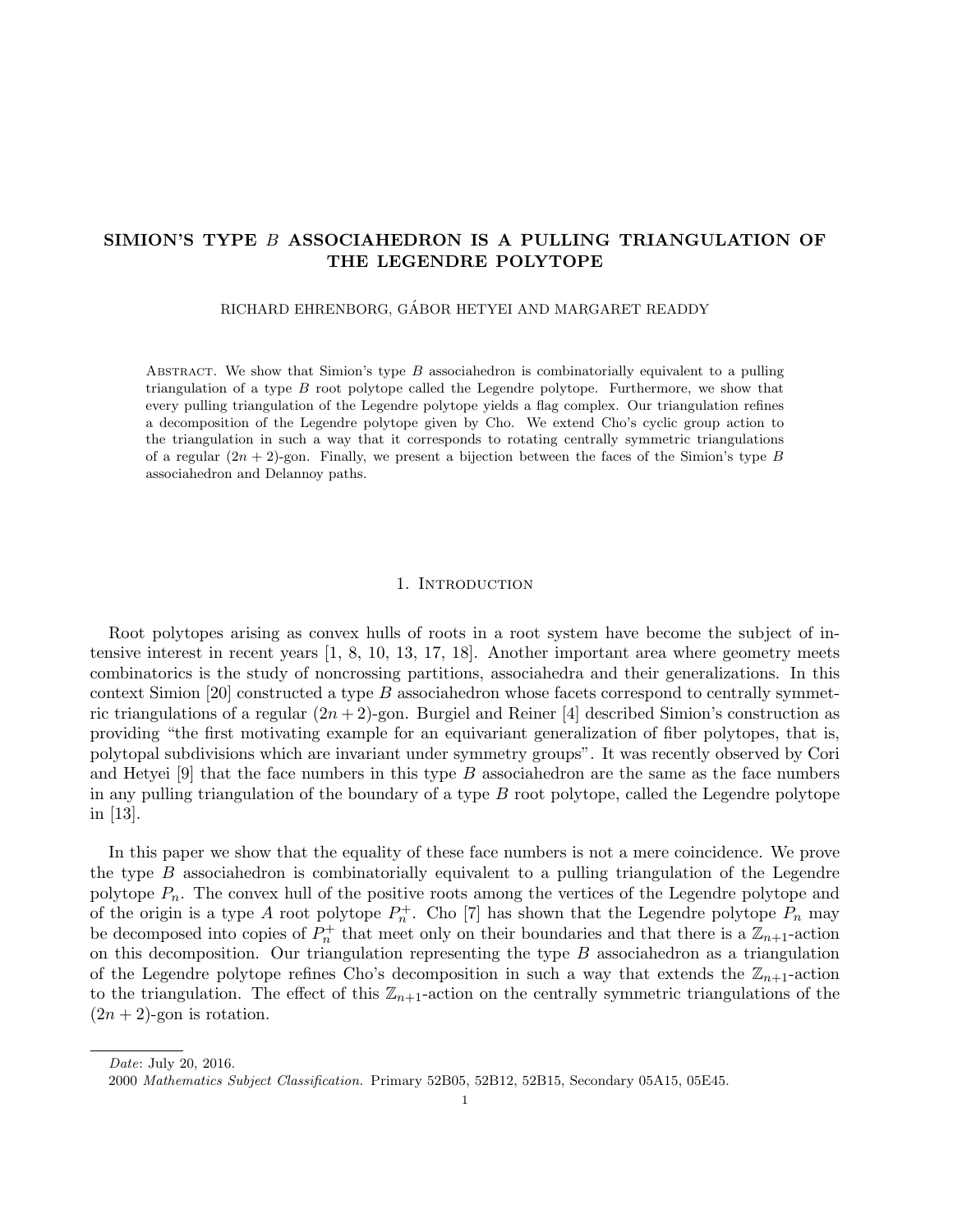Simion observed algebraically that the number of k-dimensional faces of the type B associahedron is given by the number of lattices paths between  $(0,0)$  and  $(2n,0)$  taking k up steps  $(1,1)$ , k down steps  $(1, -1)$ , and  $n - k$  horizontal steps  $(2, 0)$ . Such paths are known as balanced Delannoy paths. In Section 8 we give a combinatorial proof by providing a bijection between the faces of the type B associahedron and Delannoy paths. We give two presentations of this bijection, one recursive and one non-recursive.

Our paper is structured as follows. In the preliminaries we discuss the Simion type B associahedron, the Legendre polytope and pulling triangulations. In Section 3 we show that every pulling triangulation of the Legendre polytope is a flag complex. We introduce an arc representation of Simion's type B diagonals in Section 4 and obtain conditions for when a pair of B-diagonals do not cross. A bijection between the set of B-diagonals and the vertex set of the Legendre polytope is obtained by the intermediary of our arc representation in Section 5. We characterize when B-diagonals cross in terms of crossing and nesting conditions on the arrows associated to the vertices of the Legendre polytope. This characterization is used in Section 6 to define a triangulation of the boundary of the Legendre polytope where each face corresponds to a face in the type B associahedron. Since both complexes are flag and have the same minimal non-faces, we conclude that they are the same polytope. We end this section by describing the facets in our triangulation. In Section 7 we prove that our triangulation refines Cho's decomposition and that his  $\mathbb{Z}_{n+1}$ -action corresponds to rotating the regular  $(2n+2)$ -gon. In Section 8 we present a bijection between faces of the type B associahedron and Delannoy paths.

We end the paper with comments and future research directions.

### 2. Preliminaries

2.1. Simion's type B associahedron. Simion [20] introduced a simplicial complex denoted by  $\Gamma_n^B$ on  $n(n + 1)$  vertices as follows. Consider a centrally symmetric convex  $(2n + 2)$ -gon, and label its vertices in the clockwise order with 1, 2, ..., n, n + 1,  $\overline{1}$ ,  $\overline{2}$ , ...,  $\overline{n}$ ,  $\overline{n+1}$ . The vertices of  $\Gamma_n^B$ are the B-diagonals, which are one of the two following kinds: diagonals joining antipodal pairs of points, and antipodal pairs of noncrossing diagonals. The diagonals joining antipodal points are all pairs of the form  $\{i,\overline{i}\}$  satisfying  $1 \leq i \leq n+1$ . Simion calls such a B-diagonal a *diameter*. The B-diagonals that are antipodal pairs of noncrossing diagonals are either of the form  $\{\{i, j\}, \{\bar{i}, \bar{j}\}\}\$ satisfying  $1 \leq i < i+1 < j \leq n+1$  or of the form  $\{\{i,\overline{j}\},\{\overline{i},j\}\}\$  satisfying  $1 \leq j < i \leq n+1$ .

The simplicial complex  $\Gamma_n^B$  is the family of sets of pairwise noncrossing B-diagonals. Simion showed the simplicial complex  $\Gamma_n^B$  is the boundary complex of an *n*-dimensional convex polytope. This polytope is also known as the Bott–Taubes polytope [3] and the cyclohedron [16]. Simion also computed the face numbers and h-vector. See Theorem 1, Proposition 1 and Corollary 1 in [20], respectively. These numbers turn out to be identical with the face numbers and h-vector of any pulling triangulation of the Legendre polytope. We will discuss this polytope in the next subsection. We end with a fact that is implicit in the work of Simion [20, Section 3.3].

**Lemma 2.1** (Simion). Each facet  $\Gamma_n^B$  of Simion's type B associahedron contains exactly one Bdiagonal of the form  $\{i,\overline{i}\}$  connecting an antipodal pair of points.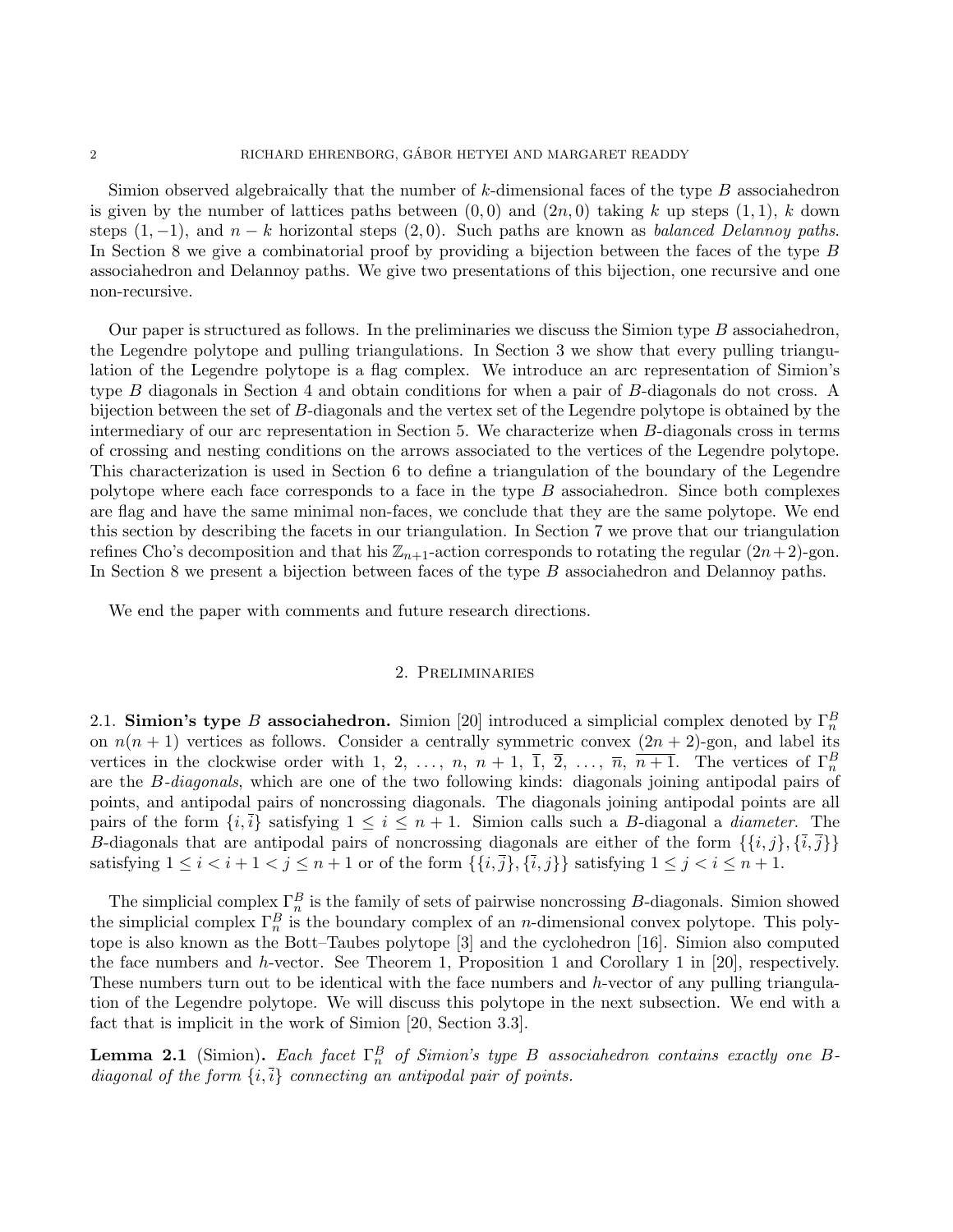2.2. The Legendre polytope or "full" type A root polytope. Consider an  $(n + 1)$ -dimensional Euclidean space with orthonormal basis  $\{e_1, e_2, \ldots, e_{n+1}\}\$ . The convex hull of the vertices  $\pm 2e_1$ ,  $\ldots$ ,  $\pm 2e_{n+1}$  is an  $(n+1)$ -dimensional cross-polytope. The intersection of this cross-polytope with the hyperplane  $x_1 + x_2 + \cdots + x_{n+1} = 0$  is an *n*-dimensional centrally symmetric polytope  $P_n$  first  $\sum_{j=0}^{n} f_{j-1} \cdot ((x-1)/2)^j$  is the *n*th Legendre polynomial, where  $f_i$  is the number of *i*-dimensional faces studied by Cho [7]. It is called the Legendre polytope in the work of Hetyei [13], since the polynomial in any pulling triangulation of the boundary of  $P_n$ . See Lemma 2.7 below. Furthermore, it is called the "full" type A root polytope in the work of Ardila–Beck–Hosten–Pfeifle–Seashore [1]. It has  $n(n + 1)$ vertices consisting of all points of the form  $e_i - e_j$  where  $i \neq j$ .

We use the shorthand notation  $(i, j)$  for the vertex  $e_j - e_i$  of the Legendre polytope  $P_n$ . We may think of these vertices as the set of all directed nonloop edges on the vertex set  $\{1, 2, \ldots, n+1\}$ . subset of these edges is contained in some face of  $P_n$  exactly when there is no  $i \in \{1, 2, \ldots, n+1\}$  that is both the head and the tail of a directed edge. Equivalently, the faces are described as follows.

**Lemma 2.2.** The faces of the Legendre polytope  $P_n$  are of the form conv $(I \times J) = \text{conv}(\{(i,j) : J \times J)$  $i \in I, j \in J$ ) where I and J are two non-empty disjoint subsets of the set  $\{1, 2, \ldots, n+1\}$ . The dimension of a face is given by  $|I| + |J| - 2$ . A face is a facet if and only if the union of I and J is the set  $\{1, 2, \ldots, n+1\}.$ 

Especially, when the two sets I and J both have cardinality two, the associated face is geometrically a square. Furthermore, the other two-dimensional faces are equilateral triangles.

Affine independent subsets of vertices of faces of the Legendre polytope are easy to describe. A set  $S = \{(i_1, j_1), (i_2, j_2), \ldots, (i_k, j_k)\}\$ is a  $(k-1)$ -dimensional simplex if and only if, disregarding the orientation of the directed edges, the set S contains no cycle, that is, it is a forest [13, Lemma 2.4].

The Legendre polytope  $P_n$  contains the polytope  $P_n^+$ , defined as the convex hull of the origin and the set of points  $e_i - e_j$ , where  $i < j$ . The polytope  $P_n^+$  was first studied by Gelfand, Graev and Postnikov [10] and later by Postnikov [19]. Some of the results on  $P_n^+$  may be easily generalized to  $P_n$ .

2.3. Pulling triangulations. The notion of pulling triangulations is originally due to Hudson [14, Lemma 1.4]. For more modern formulations, see [21, Lemma 1.1] and [2, End of Section 2]. We refer to [13, Section 2.3] for the version presented here.

For a polytopal complex  $\mathcal P$  and a vertex v of  $\mathcal P$ , let  $\mathcal P - v$  be the complex consisting of all faces of  $\mathcal P$ not containing the vertex v. Also for a facet F let  $\mathcal{P}(F)$  be the complex of all faces of P contained in  $F$ .

**Definition 2.3** (Hudson). Let P be a polytopal complex and let  $\lt$  be a linear order on the set V of its vertices. The pulling triangulation  $\Delta(P)$  with respect to  $\langle$  is defined recursively as follows. We set  $\Delta(\mathcal{P}) = \mathcal{P}$  if  $\mathcal P$  consists of a single vertex. Otherwise let v be the least element of V with respect  $to <$  and set

$$
\triangle(\mathcal{P}) = \triangle(\mathcal{P} - v) \cup \bigcup_{F} \{ \text{conv}(\{v\} \cup G) : G \in \triangle(\mathcal{P}(F)) \},
$$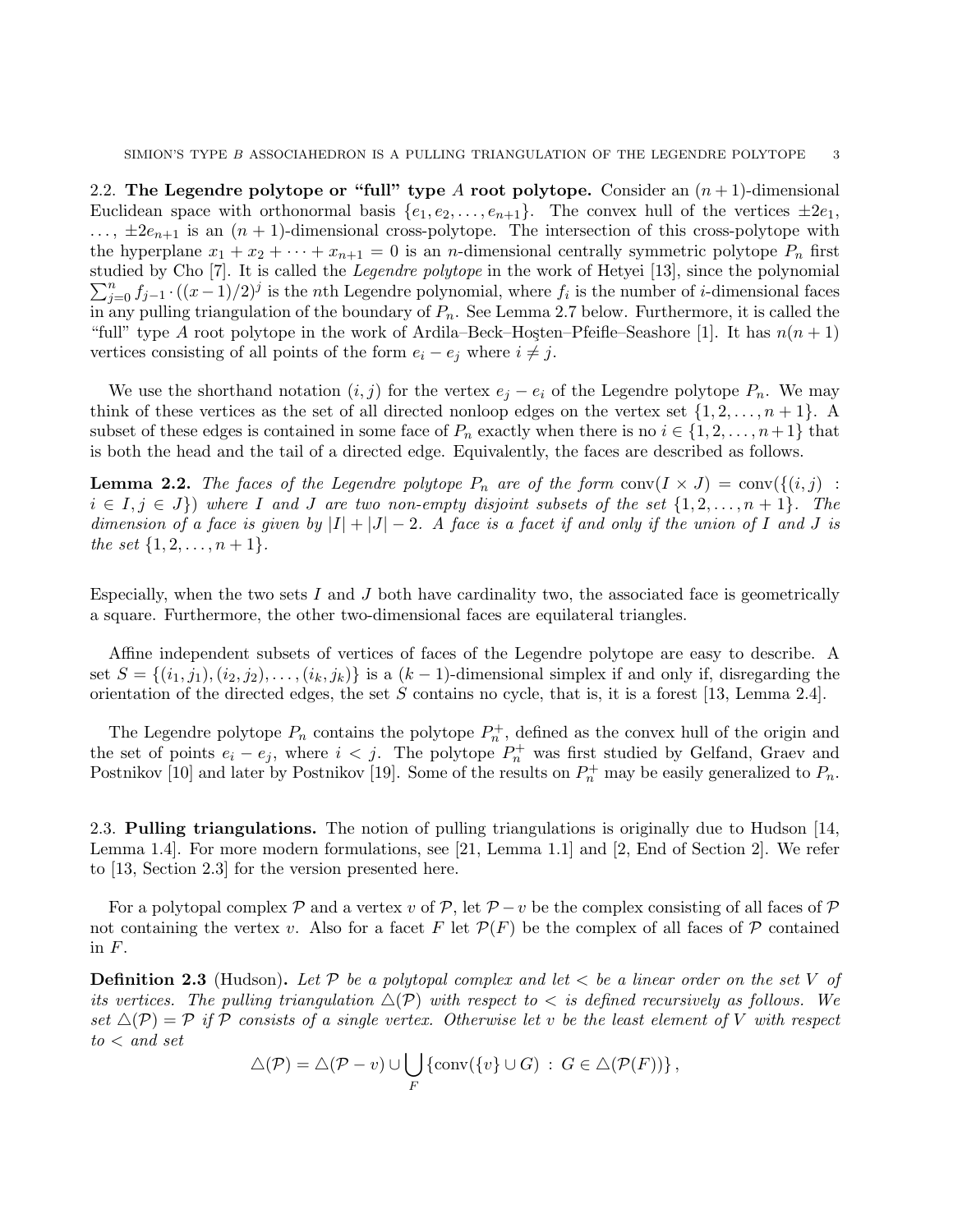where the union runs over the facets F not containing v of the maximal faces of  $\mathcal P$  which contain v. The triangulations  $\Delta(\mathcal{P}-v)$  and  $\Delta(\mathcal{P}(F))$  are with respect to the order  $\leq$  restricted to their respective vertex sets.

**Theorem 2.4** (Hudson). The pulling triangulation  $\Delta(\mathcal{P})$  is a triangulation of the polytopal complex  $\mathcal{P}$ without introducing any new vertices.

In particular, any pulling triangulation of the boundary of  $P_n$  is compressed as defined by Stanley [21], and has the same face numbers [13, Corollary 4.11]. This important fact and the analogous statement for  $P_n^+$  is a direct consequence of the following two fundamental results [11, 12, 21].

**Proposition 2.5** (Stanley). Suppose that one of the vertices of a polytope P is the origin and that the matrix whose rows are the coordinates of the vertices of  $P$  is totally unimodular. Let  $\langle$  be any ordering on the vertex set of P such that the origin is the least vertex with respect to  $\lt$ . Then the pulling order  $\lt$  is compressed, that is, all of the facets in the induced triangulation have the same relative volume.

**Theorem 2.6** (Heller). The incidence matrix of a directed graph is totally unimodular.

2.4. Face vectors of pulling triangulations of the Legendre polytope. Among all triangulations of the boundary of the Legendre polytope  $P_n$  obtained by pulling the vertices, counting faces is most easily performed for the lexicographic triangulation in which we pull  $(i, j)$  before  $(i', j')$  exactly when  $i < i'$  or when  $i = i'$  and  $j < j'$ . Counting faces in this triangulation amounts to counting lattice paths; see [13, Lemma 5.1] and [1, Proposition 17]. From this we obtain the following expression for the face numbers [13, Theorem 5.2].

**Lemma 2.7** (Hetyei). For any pulling triangulation of the boundary of  $P_n$ , the number  $f_{j-1}$  of  $(j-1)$ dimensional faces is

(2.1) 
$$
f_{j-1} = {n+j \choose j} {n \choose j} \quad \text{for } 0 \le j \le n.
$$

It was first noted in  $[9]$  that these face numbers are the same as that of Simion's type  $B$  associahedron  $\Gamma_n^B$ . Theorem 6.1 will explicitly explain this fact by showing that  $\Gamma_n^B$  can be realized as a pulling triangulation of the Legendre polytope.

### 3. The flag property

Recall that a simplicial complex is a flag complex if every minimal nonface has two elements. The main result of this section is the following.

**Theorem 3.1.** Every pulling triangulation of the boundary of the Legendre polytope  $P_n$  is a flag simplicial complex.

To prove this theorem and Theorem 6.1, we need the following observation.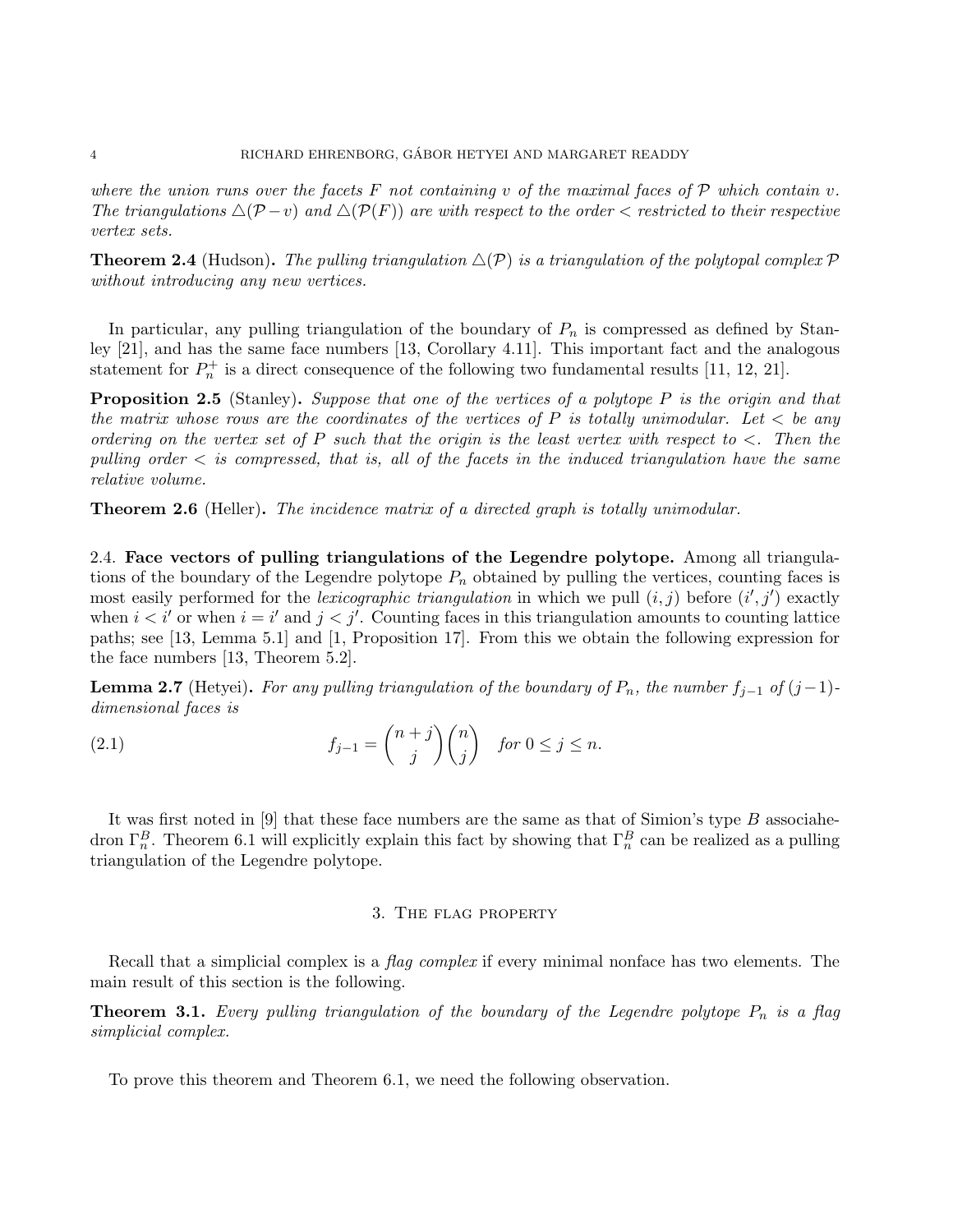**Lemma 3.2.** Let  $\{x_1, x_2, y_1, y_2\}$  be a four element subset of the set  $\{1, 2, \ldots, n+1\}$ . Then the set  ${x_1, x_2} \times {y_1, y_2} = {(x_1, y_1), (x_1, y_2), (x_2, y_2), (x_2, y_1)}$  is the vertex set of a square face of the Legendre polytope  $P_n$ , and the sets  $\{(x_1,y_1),(x_2,y_2)\}\$  and  $\{(x_1,y_2),(x_2,y_1)\}\$  are the diagonals of this square. For any pulling triangulation the diagonal containing the vertex that was pulled first is an edge of the triangulation and the other diagonal is not an edge.

Theorem 3.1 may be rephrased as follows.

**Theorem 3.3.** Let  $\lt$  be any order on the vertices of the Legendre polytope  $P_n$  and consider the pulling triangulation of the boundary of  $P_n$  induced by this order. Suppose we are given a set of vertices  $\{(u_1, v_1), (u_2, v_2), \ldots, (u_k, v_k)\}\$  such that any pair  $\{(u_i, v_i), (u_j, v_j)\}\$  is an edge in the pulling triangulation. Then this set is a face of the pulling triangulation.

*Proof.* Assume that the pulling order on the set of vertices is given by  $(u_1, v_1) < (u_2, v_2) < \cdots <$  $(u_k, v_k)$ . We prove the statement by induction on k. The statement is directly true for  $k \leq 2$ . Assume from now on  $k \geq 3$ . Observe first that the sets  $\{u_1, \ldots, u_k\}$  and  $\{v_1, \ldots, v_k\}$  must be disjoint. Indeed, if for any  $i \neq j$  we have  $u_i = v_j$  then the pair of vertices  $\{(u_i, v_i), (u_j, v_j)\}\$ is not an edge, contradicting our assumption. Thus our set of vertices is contained in the face  $conv({u_1, \ldots, u_k} \times {v_1, \ldots, v_k})$  of the polytope  $P_n$ . Note that the lists  $u_1, \ldots, u_k$  and  $v_1, \ldots, v_k$  may contain repeated elements.

We next show that  $(u_1, v_1)$  is the least element with respect of the order  $\lt$  in the set  $\{u_1, \ldots, u_k\}$  $\{v_1, \ldots, v_k\}$ . To prove this, suppose  $(u_i, v_j)$  is the least element. If  $i = j$  then either  $i = 1$  or we may use that we were given  $(u_1, v_1) < (u_i, v_i)$  for all  $i > 1$ . If  $i \neq j$  but  $u_i = u_j$  then we have  $(u_i, v_j) = (u_j, v_j)$  and again we are done since  $(u_j, v_j) > (u_1, v_1)$  if  $j > 1$ . Similarly, if  $i \neq j$  but  $v_i = v_j$ then we may use  $(u_i, v_j) = (u_i, v_i)$ . Finally if  $i \neq j$ ,  $u_i \neq u_j$  and  $v_i \neq v_j$  hold, then apply Lemma 3.2 to the square with vertex set  $(u_i, v_i)$ ,  $(u_i, v_j)$ ,  $(u_j, v_j)$  and  $(u_j, v_i)$ . Since  $(u_i, v_j)$  is the least with respect to the pulling order, the diagonal  $\{(u_i, v_i), (u_j, v_j)\}\$ is not an edge of the triangulation, contradicting our assumption. Hence we conclude  $(u_1, v_1)$  is the least vertex in the set  $\{u_1, \ldots, u_k\} \times \{v_1, \ldots, v_k\}.$ 

We claim the smallest face of the boundary of  $P_n$  containing the vertex set  $\{(u_2, v_2), \ldots, (u_k, v_k)\}$ does not contain the vertex  $(u_1, v_1)$ . Assume, by way of contradiction, that  $\{u_1, u_2, \ldots, u_k\}$  $\{u_2, \ldots, u_k\}$  and  $\{v_1, v_2, \ldots, v_k\} = \{v_2, \ldots, v_k\}$  hold. Then there is an index  $i > 1$  and an index  $j > 1$ such that  $u_1 = u_i$  and  $v_1 = v_j$  hold. Note that we must also have  $v_1 \neq v_i$  and  $u_1 \neq u_j$ . Consider the square face with the following four vertices:  $(u_1, v_1), (u_1, v_i) = (u_i, v_i), (u_j, v_i)$  and  $(u_j, v_j) = (u_j, v_1)$ . The first vertex that was pulled is  $(u_1, v_1)$ . By Lemma 3.2 the edge  $\{(u_i, v_i), (u_j, v_j)\}$  is not an edge in the pulling triangulation, contradicting our assumptions.

By the induction hypothesis the set  $\{(u_2, v_2), \ldots, (u_k, v_k)\}\$ is a face in the polytopal complex  $\partial P_n$  –  $\{w : w \leq (u_1, v_1)\}\$ . By definition, we obtain that  $\{(u_1, v_1)\} \cup \{(u_2, v_2), \ldots, (u_k, v_k)\}\$ is a face of the pulling triangulation.

Since the Cartesian product of an  $m$ -dimensional simplex and an  $n$ -dimensional simplex is a face of the Legendre polytope of dimension  $m + n + 1$ , we obtain the following corollary.

Corollary 3.4. Every pulling triangulation of the Cartesian product of two simplices is a flag complex.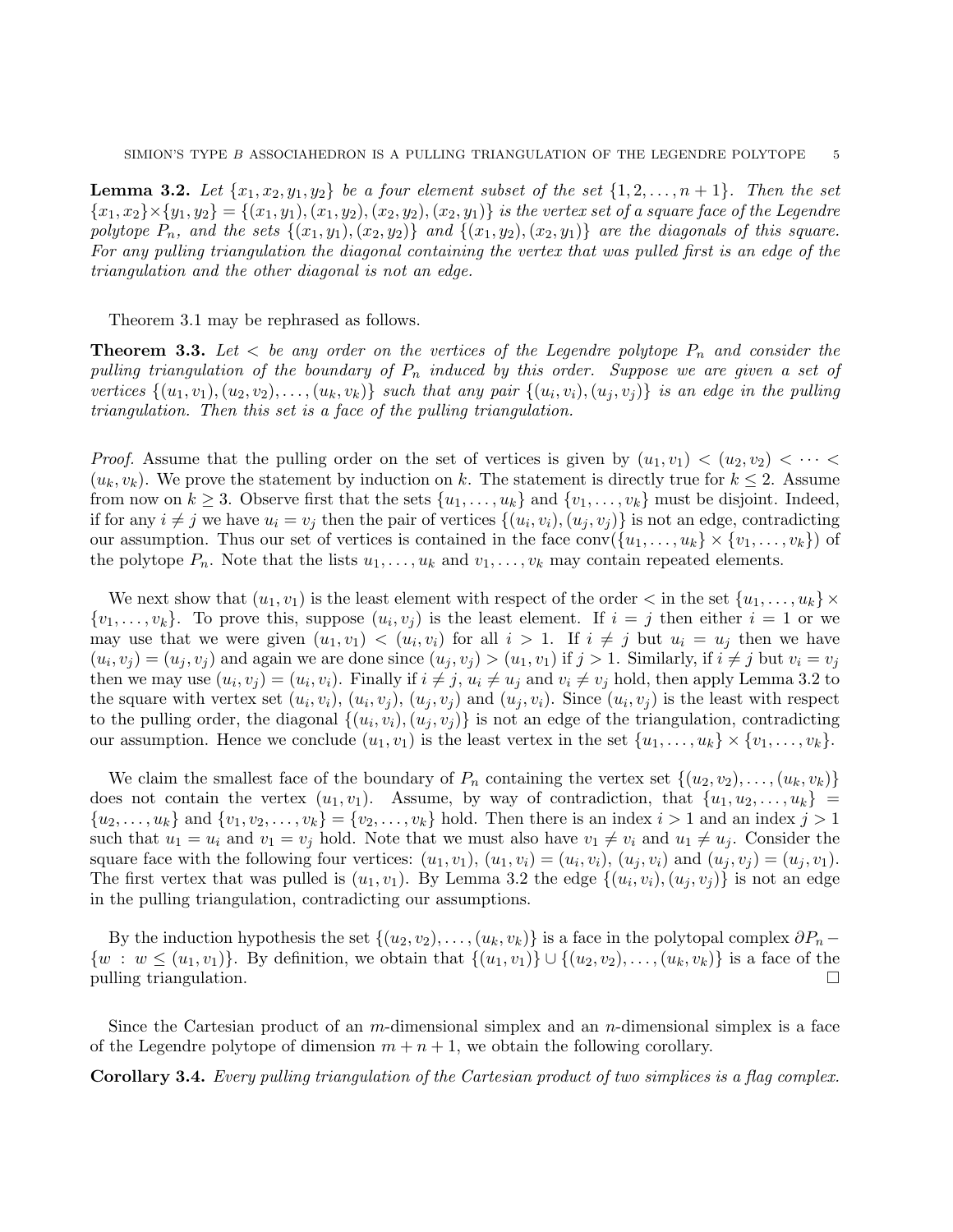6 RICHARD EHRENBORG, GABOR HETYEI AND MARGARET READDY ´



FIGURE 1. The arc representation of the B-diagonal consisting of the two diagonals  $\{2,5\}$  and  $\{\overline{2},\overline{5}\}=\{10,13\}$  is the two arcs  $[2,4]$  and  $[\overline{2},\overline{4}] = [10,12]$ . By considering the arcs modulo  $n + 1 = 8$  (see the second circle) we obtain that this B-diagonal is represented by the arrow  $(4, 2)$ .

# 4. THE ARC REPRESENTATION OF  $\Gamma^B_n$

In this section we describe a representation of  $\Gamma_n^B$  as a simplicial complex whose vertices are centrally symmetric pairs of "arcs" on a circle. This representation has a natural circular symmetry.

Consider a regular  $(2n + 2)$ -gon whose vertices are labeled  $1, 2, \ldots, n + 1, \overline{1}, \overline{2}, \ldots, \overline{n+1}$  in the clockwise order. Identify each vertex  $\bar{i}$  with  $n+1+i$  for  $i=1,2,\ldots,n+1$ . Subject to this identification, each B-diagonal, that is, a pair of diagonals, may be represented as an unordered pair of diagonals of the form  $\{u, v\}$ ,  $\{u + n + 1, v + n + 1\}$  for some  $\{u, v\} \subseteq \{1, 2, \ldots, 2n + 2\}$ , where addition is modulo 2n+2. For B-diagonals  $\{k, k\}$  joining antipodal points, the unordered pair  $\{\{k, k+n+1\}, \{k+n+1\} \}$  $n+1, k+2n+2$ } contains two copies of the same two-element set.

For any two points x and y on the circle  $\mathbb{R}/(2n+2)\mathbb{Z}$  which are not antipodal, let  $[x, y]$  denote the shortest arc from  $x$  to  $y$ .

**Definition 4.1.** We define the arc-representation on the vertices of  $\Gamma_n^B$  as follows. Subject to the above *identifications, represent the B-diagonal*  $\{\{u, v\}, \{u + n + 1, v + n + 1\}\}\$  with the centrally symmetric pair of arcs  $\{[u, v-1], [u+n+1, v+n]\}$  on the circle  $\mathbb{R}/(2n+2)\mathbb{Z}$ .

The representation above is well-defined: for any pair of vertices u and v, the arc  $[u, v - 1]$  and the arc  $[u + n + 1, v + n]$  form a centrally symmetric pair, so the definition is independent of the selection of the element of  $\{u, v\}, \{u + n + 1, v + n + 1\}\}.$  Note that for *B*-diagonals of the form  $\{\{k, n+1+k\}, \{k, n+1+k\}\}\$ corresponding to antipodal pairs of points, the union of the arcs  $[k, k+n]$ and  $[k + n + 1, k - 1]$  is not the full circle.

See Figure 1 for an example where  $n = 7$  with the B-diagonal  $\{\{2, 5\}, \{\overline{2}, \overline{5}\}\}.$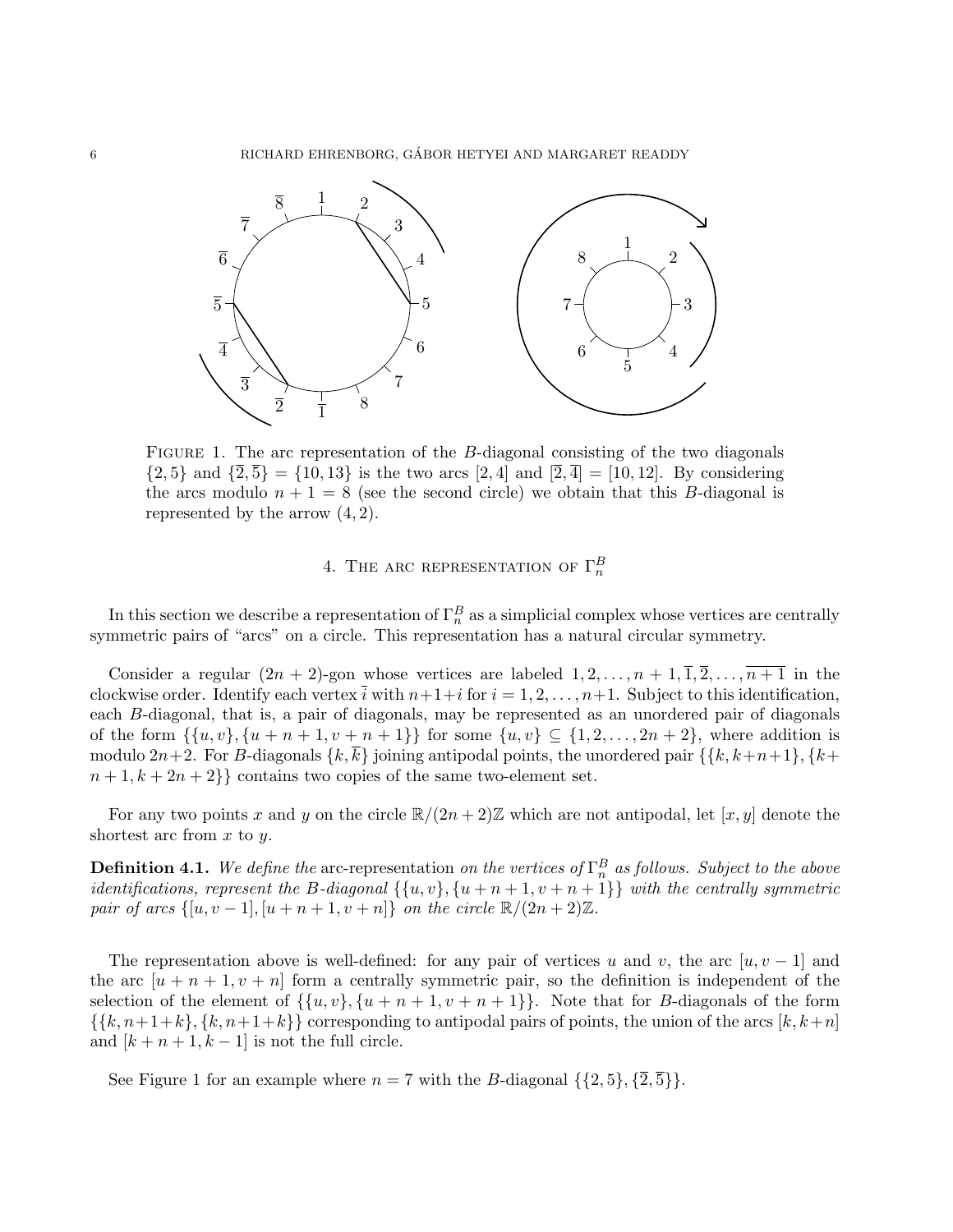**Lemma 4.2.** The arc-representation of the vertices of  $\Gamma_n^B$  is one-to-one: distinct B-diagonals are mapped to distinct centrally symmetric pairs of arcs.

Indeed, the pair  $\{[u, v-1], [u+n+1, v+n]\}$  can only be the image of the unordered pair  $\{\{u, v\}, \{u+n+1, v+n\}\}$  $n+1, v+n+1\}$ .

The following theorem plays an important role in connecting the type B associahedron with the Legendre polytope.

**Theorem 4.3.** The B-diagonal represented by the pair of arcs  $\{[u_1, v_1-1], [u_1+n+1, v_1+n]\}$  and the B-diagonal represented by the pair of arcs  $\{[u_2, v_2-1], [u_2+n+1, v_2+n]\}$  are noncrossing if and only if for either arc  $I \in \{[u_1, v_1-1], [u_1+n+1, v_1+n]\}$  and for either arc  $J \in \{[u_2, v_2-1], [u_2+n+1, v_2+n]\},$ the arcs I and J are either nested or disjoint.

*Proof.* Assume first that the two B-diagonals cross. Since we may replace  $\{u_i, v_i\}$  with  $\{u_i+n+1, v_i+\}$  $n+1$  if necessary, without loss of generality we may assume that the diagonal  $\{u_1, v_1\}$  crosses the diagonal  $\{u_2, v_2\}$ . Exactly one of the endpoints of the diagonal  $\{u_2, v_2\}$  must then belong to the arc  $[u_1+1, v_1-1]$  and the other one does not belong even to the larger arc  $[u_1, v_1]$ . If  $u_2 \in [u_1+1, v_1-1]$ and  $v_2 \notin [u_1, v_1]$  then we have

$$
[u_1, v_1 - 1] \cap [u_2, v_2 - 1] = [u_2, v_1 - 1].
$$

This arc contains  $u_2$ , but does not contain  $u_1$  (since  $u_2 \in [u_1 + 1, v_1 - 1]$ ), nor does it contain  $v_2 - 1 \notin [u_1, v_1 - 1]$ . The arcs  $[u_1, v_1 - 1]$  and  $[u_2, v_2 - 1]$  do not contain each other and they are not disjoint.

If  $v_2 \in [u_1 + 1, v_1 - 1]$  and  $u_2 \notin [u_1, v_1]$  then we have

 $[u_1, v_1 - 1] \cap [u_2, v_2 - 1] = [u_1, v_2 - 1].$ 

Similar to the previous case, we obtain that the arcs  $[u_1, v_1 - 1]$  and  $[u_2, v_2 - 1]$  do not contain each other and they are not disjoint.

Assume next that the two diagonals do not cross. If  $u_2 \in [u_1 + 1, v_1 - 1]$  then we must have  $v_2 \in [u_2+1, v_1]$ , implying

$$
[u_1, v_1 - 1] \cap [u_2, v_2 - 1] = [u_2, v_2 - 1].
$$

Similarly, if  $v_2 \in [u_1 + 1, v_1 - 1]$  then we must have  $u_2 \in [u_1, v_2]$ , implying

$$
[u_1, v_1 - 1] \cap [u_2, v_2 - 1] = [u_2, v_2 - 1].
$$

Finally, if neither  $u_2$  nor  $v_2$  belongs to  $[u_1 + 1, v_1 - 1]$  then either the arc  $[u_2, v_2 - 1]$  contains the arc  $[u_1, v_1 - 1]$  or it is disjoint from it. The above argument remains valid if we replace either (or both) of  $[u_1, v_1-1]$  and  $[u_2, v_2-1]$  with the arc  $[u_1+n+1, v_1+n]$  or  $[u_2+n+1, v_2+n]$ , respectively.  $\Box$ 

Corollary 4.4. The B-diagonal represented by the pair of arcs  $\{[u_1, v_1 - 1], [u_1 + n + 1, v_1 + n]\}$  and the B-diagonal represented by the pair of arcs  $\{[u_2, v_2 - 1], [u_2 + n + 1, v_2 + n]\}$  are noncrossing if and only the set  $[u_1, v_1 - 1] \cup [u_1 + n + 1, v_1 + n]$  and the set  $[u_2, v_2 - 1] \cup [u_2 + n + 1, v_2 + n]$  are nested or disjoint.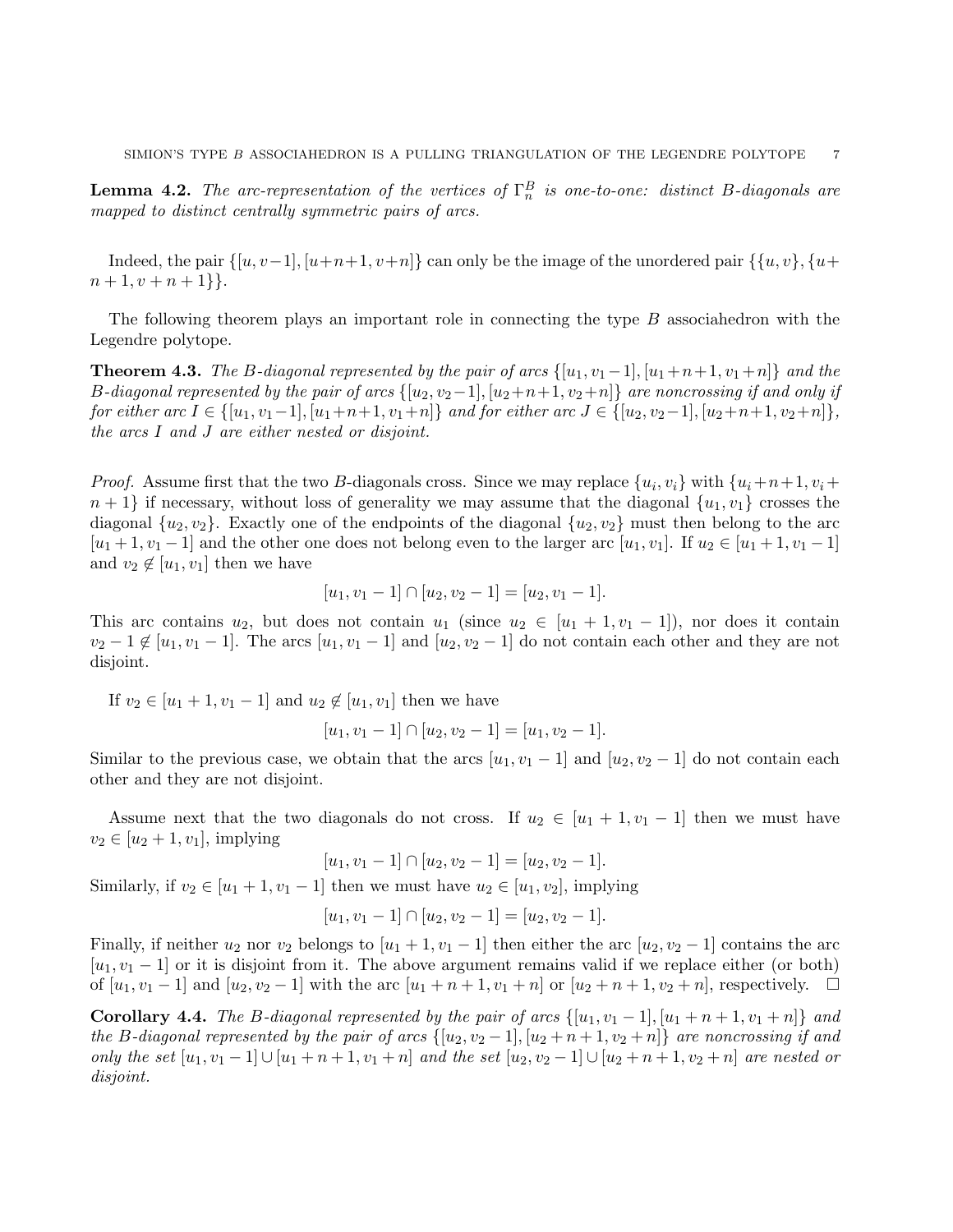5. EMBEDDING  $\Gamma_n^B$  as a family of simplices on  $\partial P_n$ 

In this section we describe a way to represent the boundary complex  $\Gamma_n^B$  of Simion's type B associahedron as a family of simplices on the vertex set of the Legendre polytope  $P_n$ . We do this so that each simplex is contained in a face of the boundary  $\partial P_n$  of  $P_n$ . In Section 6 we will prove that our map represents the boundary complex of the type B associahedron as a pulling triangulation of  $\partial P_n$ .

We begin by defining a bijection between the vertex set of  $\Gamma_n^B$  and that of  $P_n$ . Recall that we use the shorthand notation  $(i, j)$  for the vertex  $e_j - e_i$  of  $P_n$ . We refer to  $(i, j)$  as the arrow from i to j. Using the term "arrow" as opposed to "directed edge" will eliminate the confusion that  $e_j - e_i$  is a vertex of  $P_n$ . Instead we think of it as an arrow from i to j in the complete directed graph on the vertex set  $\{1, 2, \ldots, n+1\}$  having no loops.

**Definition 5.1.** Let  $\{[i,j], [\overline{i}, \overline{j}]\}$  be the arc representation of a B-diagonal in  $\Gamma_n^B$ , where  $1 \le i \le n+1$ and  $i < j$ . Define the arrow representation of this B-diagonal in  $P_n$  to be the arrow  $(j, i)$ .

In other words, the arrow encodes the complement of the image of the arcs in the circle  $\mathbb{R}/(n+1)\mathbb{Z}$ . We refer to the second circle in Figure 1 for the continuation of the example of the B-diagonal  $\{\{2,5\},\{\overline{2},\overline{5}\}\}.$ 

When making this definition explicit for a B-diagonal  $\{\{i, j\}, \{\bar{i}, \bar{j}\}\}\$ , we obtain several cases:

- (1) For each i satisfying  $2 \le i \le n+1$ , represent the B-diagonal  $\{i,\overline{i}\}$  connecting two antipodal points with the arrow  $(i-1, i)$ . Represent the B-diagonal  $\{1, \overline{1}\}\$  with the arrow  $(n + 1, 1)$ .
- (2) For each i and j satisfying  $1 \leq i \leq i+1 \leq j \leq n+1$ , represent the B-diagonal  $\{\{i, j\}, \{\overline{i}, \overline{j}\}\}\$  with the arrow  $(j-1, i)$ .
- (3) For each i and j satisfying  $2 \leq j \leq i \leq n+1$ , represent the B-diagonal  $\{\{i,\overline{j}\},\{\overline{i},j\}\}\$  with the arrow  $(j-1, i)$ . For each i satisfying  $2 \le i \le n+1$ , represent the B-diagonal  $\{\{1, \bar{i}\}, \{\bar{1}, i\}\}\$  with the arrow  $(n+1, i)$ .

This representation yields a bijection between B-diagonals and arrows. The inverse map is given as follows:

- (a) For i satisfying  $1 \leq i \leq n$ , the arrow  $(i, i + 1)$  represents the B-diagonal  $\{i + 1, i + 1\}$  and the arrow  $(n+1,1)$  represents the B-diagonal  $\{1,\overline{1}\}.$
- (b) For each i and j satisfying  $1 \leq i < j \leq n$ , the arrow  $(j, i)$  represents the B-diagonal  $\{\{i, j +$  $1\}, \{\bar{i}, \bar{j+1}\}.$
- (c) For each i and j satisfying  $1 \leq j \leq i-1 \leq i \leq n+1$ , the arrow  $(j, i)$  represents the B-diagonal  $\{\{i,\overline{j+1}\},\{\overline{i},j+1\}\}\$ , and for  $2 \leq i \leq n+1$ , the arrow  $(n+1,i)$  represents the B-diagonal  $\{\{1,\overline{i}\},\{\overline{1},i\}\}.$

The B-diagonals in item (1) of Definition 5.1 may be thought of as a "degenerate case" of the B-diagonals in item (3). In the case when  $i = j$ , the set  $\{\{\bar{i}, j\}, \{\bar{i}, \bar{j}\}\}\$  becomes a singleton, and the rules in item (1) may be obtained by extending the rules in item (3) in an obvious way. On the other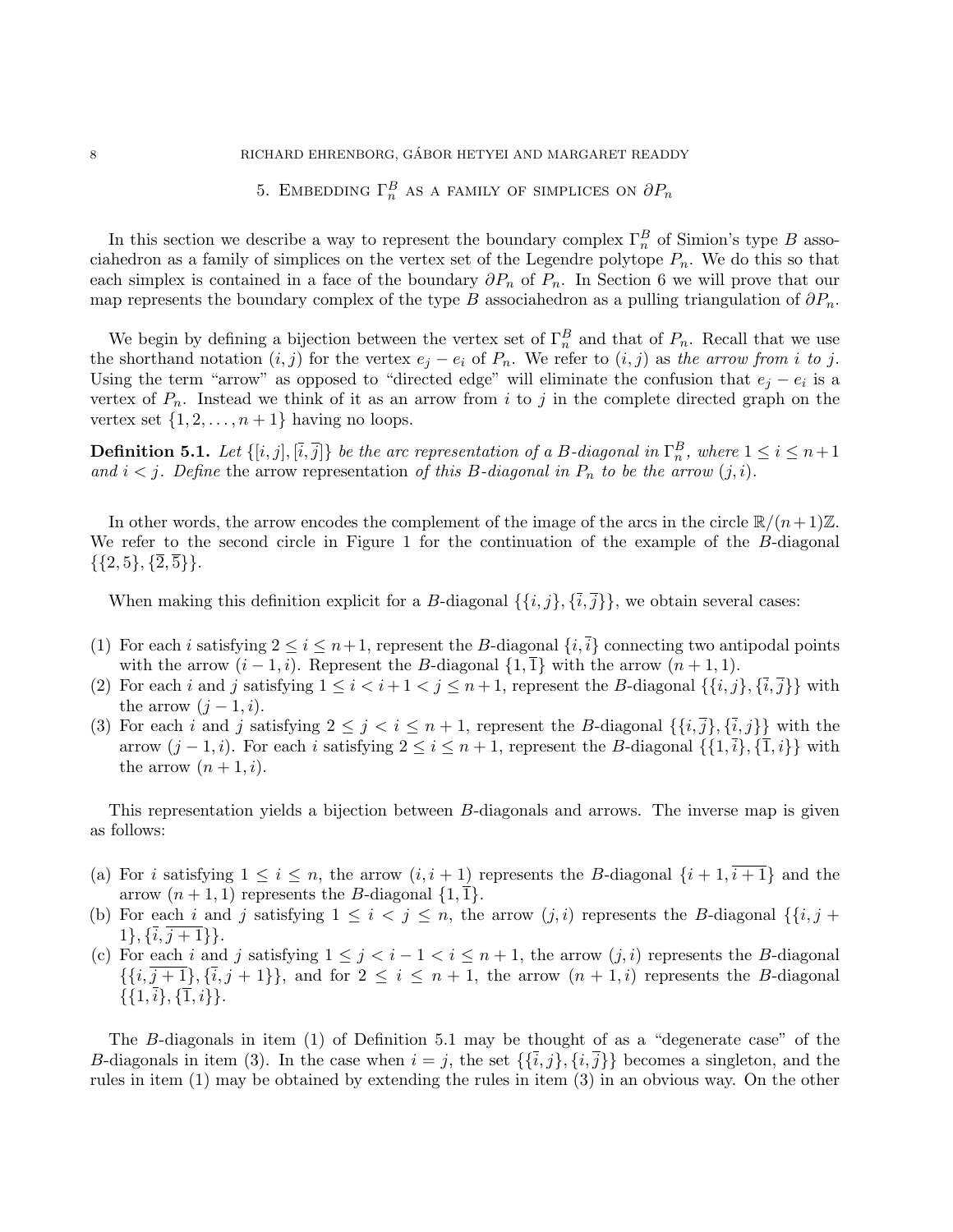hand, Definition 5.1 has a simpler form in terms of the arc-representation described in Section 4 and in terms of the following continuous map.

**Definition 5.2.** Define the map  $\pi : \mathbb{R}/(2n+2)\mathbb{Z} \longrightarrow \mathbb{R}/(n+1)\mathbb{Z}$  to be the modulo  $n+1$  map. Furthermore, identify the circle  $\mathbb{R}/(n+1)\mathbb{Z}$  with the half-open interval  $(0, n+1]$ . Thus  $\pi$  sends each  $x \in (0, n+1]$  to x and each  $x \in (n+1, 2n+2]$  to  $x - n - 1$ .

Observe that the map  $\pi$  depends on n. However, we suppress this dependency by not writing  $\pi_n$ . Also observe that the map  $\pi$  is a two-to-one mapping: for each  $y \in \mathbb{R}/(n+1)\mathbb{Z}$  we have  $|\pi^{-1}(y)| = 2$ .

**Remark 5.3.** For any pair of arcs  $\{[u, v-1], [u+n+1, v+n]\}$  there is a unique way to select u to be an element of the set  $\{1, 2, \ldots, n+1\}$ , that is,  $\pi(u) = u$ . We may distinguish two cases depending upon whether the arc  $[u, v-1]$  is a subset of the arc  $[u, n+1]$  or not.

(i) If  $[u, v-1] \subseteq [u, n+1]$  then visualize the set  $\pi([u, v-1]) = \pi([u+n+1, v+n])$  as the subinterval  $[u, v-1]$  of  $(0, n+1]$ . The direction of both arcs  $[u, v-1]$  and  $[u+n+1, v+n]$  corresponds to parsing the interval  $[u, v-1]$  in increasing order. Adding the associated backward arrow  $(v-1, u)$ closes a directed cycle with this directed interval.



As an example, when  $n = 7$  then the B-diagonal  $\{\{2,5\},\{\overline{2},\overline{5}\}\}\$ is represented by the backward arrow  $(4, 2)$  as drawn above on the interval  $(0, 8]$ .

(ii) If the arc  $[u, v-1]$  is not contained in the arc  $[u, n+1]$  then  $n+1 < v-1 < u+n+1$ . The integer  $\pi(v-1) = v-1-(n+1)$  is congruent to  $v-1$  modulo  $(n+1)$  and satisfies  $1 \leq \pi(v-1) < u$ . The image of the arc  $[u, v-1]$  under  $\pi$ , that is,  $\pi([u, v-1]) = \pi([u+n+1, v+n])$  is then the subset  $(0, \pi(v) - 1] \cup [u, n + 1]$  of the interval  $(0, n + 1]$ . We may consider  $(0, \pi(v) - 1] \cup [u, n + 1]$  as a "wraparound interval" modulo  $n+1$  from u to  $\pi(v-1)$ . The direction of both pieces corresponds to listing the elements of this "wraparound interval" in increasing order modulo  $n + 1$ . Adding the associated forward arrow  $(\pi(v-1), u)$  closes a directed cycle with the directed wraparound interval.



For instance, when  $n = 7$  the B-diagonal  $\{\{4,\overline{6}\},\{\overline{4},6\}\}\$  yields the forward arrow  $(3,6)$ .

**Proposition 5.4.** The B-diagonal represented by the arrow  $(\pi(v_1 - 1), \pi(u_1))$  and the B-diagonal represented by the arrow  $(\pi(v_2 - 1), \pi(u_2))$  are noncrossing if and only if the images  $\pi([u_1, v_1 - 1])$ and  $\pi([u_2, v_2-1])$  are disjoint or contain each other.

Proof. The statement is an easy consequence of the following observation. Both arcs of the arc representation  $\{[u, v-1], [u+n+1, v+n]\}$  of a B-diagonal are mapped onto the same arc  $[\pi(u), \pi(v-1)]$ by  $\pi$  and  $[u, v-1] \cup [u+n+1, v+n] = \pi^{-1}([\pi(u), \pi(v-1)])$ .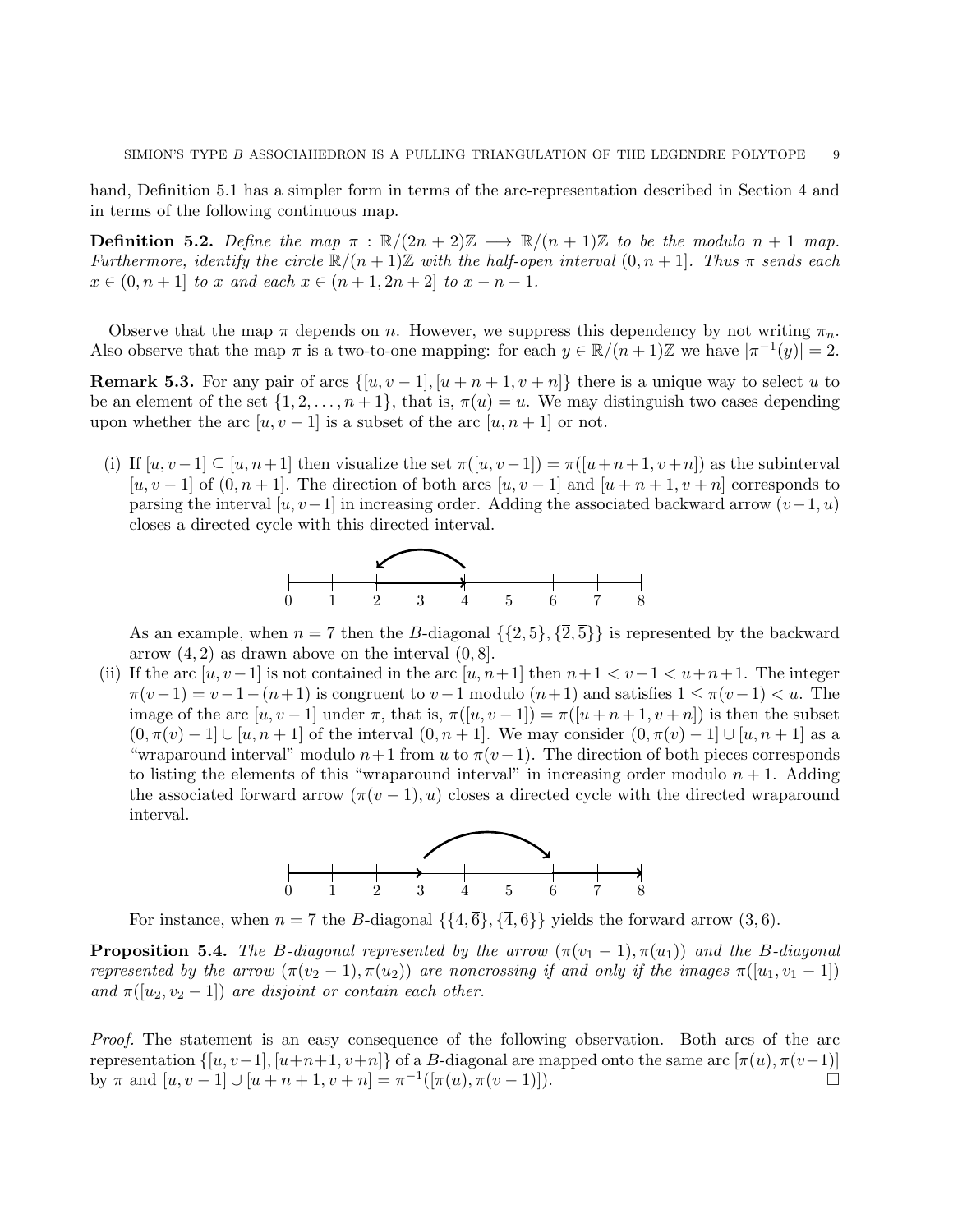Next we translate the noncrossing conditions for B-diagonals into conditions for the arrows representing them.

**Proposition 5.5.** Suppose a pair of B-diagonals is represented by a pair of arrows as defined in Definition 5.1. These B-diagonals cross if and only if one of the following conditions is satisfied:

- (1) Both arrows are backward and they cross.
- (2) Both arrows are forward and they do not nest.
- (3) One arrow is forward, the other one is backward, and the backward arrow nests or crosses the forward arrow.
- (4) The head of one arrow is the tail of the other arrow.

*Proof.* Suppose the arc representations of the two B-diagonals are  $\{[u_1, v_1 - 1], [u_1 + n + 1, v_1 + n]\}$ and  $\{[u_2, v_2-1], [u_2+n+1, v_2+n]\}$ , respectively. By Proposition 5.4, the represented B-diagonals are crossing if and only if the images  $\pi([u_1, v_1 - 1])$  and  $\pi([u_2, v_2 - 1])$  are not disjoint and do not contain each other.

We will consider three cases, depending on the direction of the two arrows  $(\pi(v_1 - 1), \pi(u_1))$  and  $(\pi(v_2-1), \pi(u_2))$ . These arrows are either both forward, both backward or have opposite directions.

If both arrows are backward then neither the image  $\pi([u_1, v_1-1])$  nor the image  $\pi([u_2, v_2-1])$ contain the point  $n + 1$ . Two such intervals intersect nontrivially in an interval of positive length exactly when the corresponding arrows cross. They intersect in a single point exactly when there is a vertex that is the tail of one of the arrows and the head of the other arrow.

If both arrows are forward then both images  $\pi([u_1, v_1 - 1])$  and  $\pi([u_2, v_2 - 1])$  contain the point  $n + 1$ , so they cannot be disjoint. They do not contain each other exactly when the corresponding arrows are not nested. Note that a pair of forward arrows such that the head of one arrow is the same as the tail of the other is particular example of a pair of nonnested arrows.

Assume finally that one of the arrows, say  $(\pi(v_1-1), \pi(u_1))$ , is a backward arrow and the other one, say  $(\pi(v_2-1), \pi(v_2))$ , is a forward arrow. The image  $\pi([u_2, v_2-1])$  cannot be a subset of  $\pi([u_1, v_1-1])$ as the first image contains the point  $n+1$  whereas the second does not. The image  $\pi([u_1, v_1-1])$  is the interval  $[\pi(u_1), \pi(v_1-1)]$ , whereas the image  $\pi([u_2, v_2-1])$  is the union  $(0, \pi(v_2-1)] \cup [\pi(u_2), n+1]$ . The intersection of these two sets has either zero, one or two connected components. If one component is a single point then this point is the head of one arrow and the tail of the other. If both components are non-trivial intervals then the backward arrow nests the forward arrow. If they intersect in one interval but the image  $\pi([u_1, v_1 - 1])$  does not contain the image  $\pi([u_2, v_2 - 1])$  then the two arrows cross. Finally, if the image  $\pi([u_1, v_1-1])$  does contain the image  $\pi([u_2, v_2-1])$  then the arrows neither cross nor nest.  $\Box$ 

An immediate consequence of Proposition 5.5 and Lemma 2.2 is the following corollary.

Corollary 5.6. Noncrossing sets of B-diagonals correspond to subsets of vertices contained in a facet of the Legendre polytope  $P_n$ .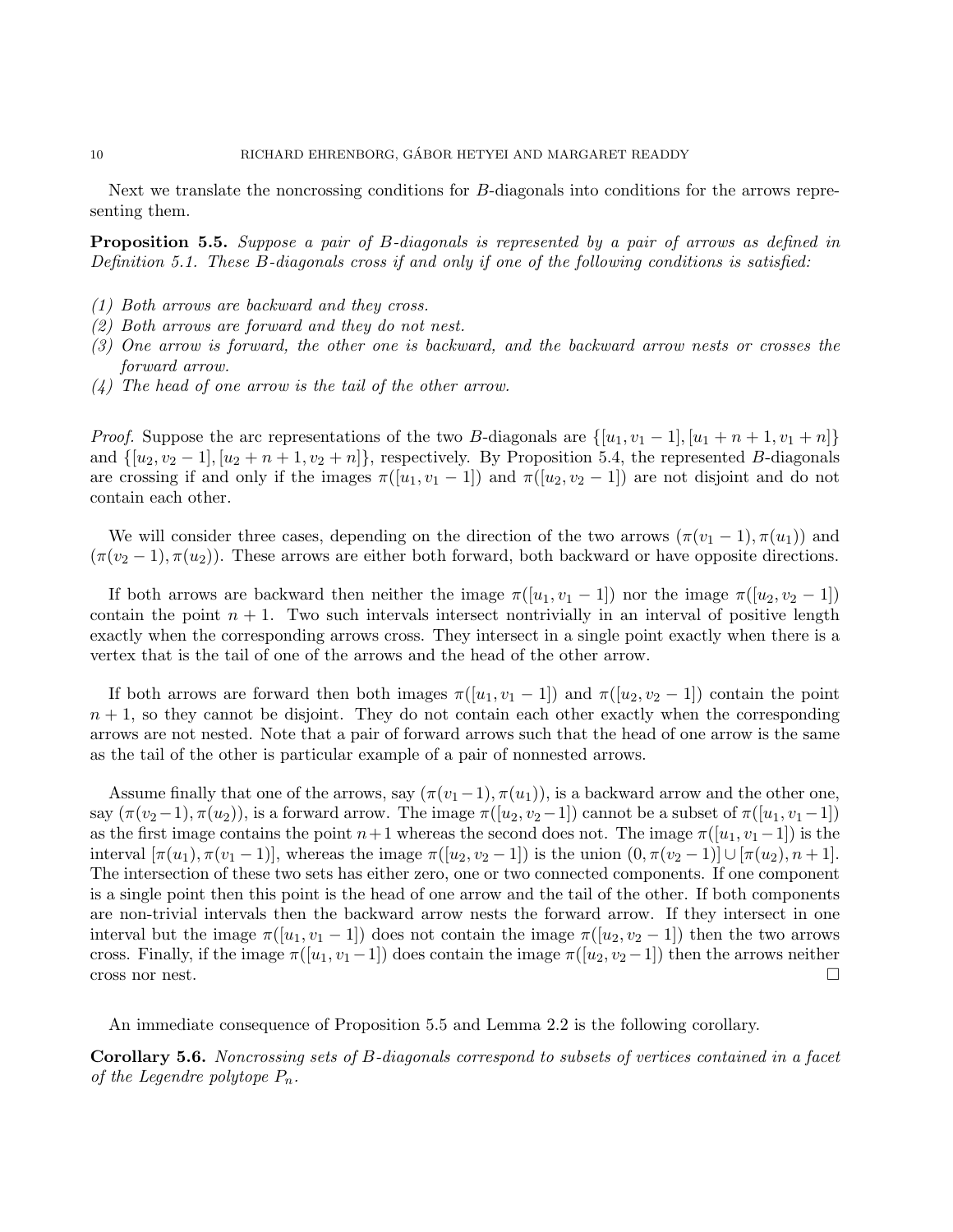| Order of nodes          | Arrow first pulled              | Edge                                                | Not an edge                                   |
|-------------------------|---------------------------------|-----------------------------------------------------|-----------------------------------------------|
| $x_1 < x_2 < y_1 < y_2$ | $(x_2, y_1)$                    | $\overline{\phantom{0}}$<br>$x_1$ $x_2$ $y_1$ $y_2$ | $x_1$ $x_2$ $y_1$ $y_2$                       |
| $x_1 < y_1 < x_2 < y_2$ | $(x_2, y_1)$                    | $\sqrt{2}$<br>$x_1$ $y_1$ $x_2$ $y_2$               | $x_1$ $y_1$ $x_2$ $y_2$                       |
| $x_1 < y_1 < y_2 < x_2$ | $(x_2,y_2)$                     | $x_1$ $y_1$ $y_2$ $x_2$                             | $\curvearrowright$<br>$x_1 \ y_1 \ y_2 \ x_2$ |
| $y_1 < x_1 < x_2 < y_2$ | $(x_1,y_1)$                     | $y_1$ $x_1$ $x_2$ $y_2$                             | $y_1$ $x_1$ $x_2$ $y_2$                       |
| $y_1 < x_1 < y_2 < x_2$ | $\  (x_1, y_1)$ or $(x_2, y_2)$ | $y_1$ $x_1$ $y_2$ $x_2$                             | $y_1$ $x_1$ $y_2$ $x_2$                       |
| $y_1 < y_2 < x_1 < x_2$ | $(x_1, y_2)$                    | $y_1 \ y_2 \ x_1 \ x_2$                             | $y_1$ $y_2$ $x_1$ $x_2$                       |

SIMION'S TYPE B ASSOCIAHEDRON IS A PULLING TRIANGULATION OF THE LEGENDRE POLYTOPE 11

Table 1. Pairs of arrows that are edges or minimal nonfaces

### 6. The type B associahedron represented as a pulling triangulation

In this section we show that the arc representation given in Definition 5.1 constitutes Simion's type B associahedron  $\Gamma_n^B$  as a pulling triangulation of the boundary of the Legendre polytope  $P_n$ . Our main result is the following.

**Theorem 6.1.** Let  $\lt$  be any linear order on the vertex set of  $P_n$  subject to the following conditions:

- (1)  $(x_1, y_1) < (x_2, y_2)$  whenever  $x_1 y_1 > 0 > x_2 y_2$ .
- (2) On the subset of vertices  $(x, y)$  satisfying  $x < y$ , we have  $(x_1, y_1) < (x_2, y_2)$  whenever the interval  $[x_1, y_1] = \{x_1, x_1 + 1, \ldots, y_1\}$  is contained in the interval  $[x_2, y_2]$ .
- (3) On the subset of vertices  $(x, y)$  satisfying  $x > y$ , we have  $(x_1, y_1) < (x_2, y_2)$  whenever the interval  $[y_1, x_1]$  is contained in the interval  $[y_2, x_2]$ .

Then the arc representation of  $\Gamma_n^B$  given in Definition 5.1 is a pulling triangulation of the boundary of the Legendre polytope  $P_n$  with respect to  $\lt$ .

*Proof.* Fix any pulling order  $\lt$  satisfying the above conditions. The first condition requires all backward arrows to precede all forward arrows. The next two conditions require that for a pair of nested arrows of the same direction the nested arrow should precede the nesting arrow.

Recall that  $\Gamma_n^B$  is a flag complex and its minimal nonfaces are the pairs of crossing B-diagonals. By Theorem 3.1 the pulling triangulation we defined is also a flag complex. It suffices to show that the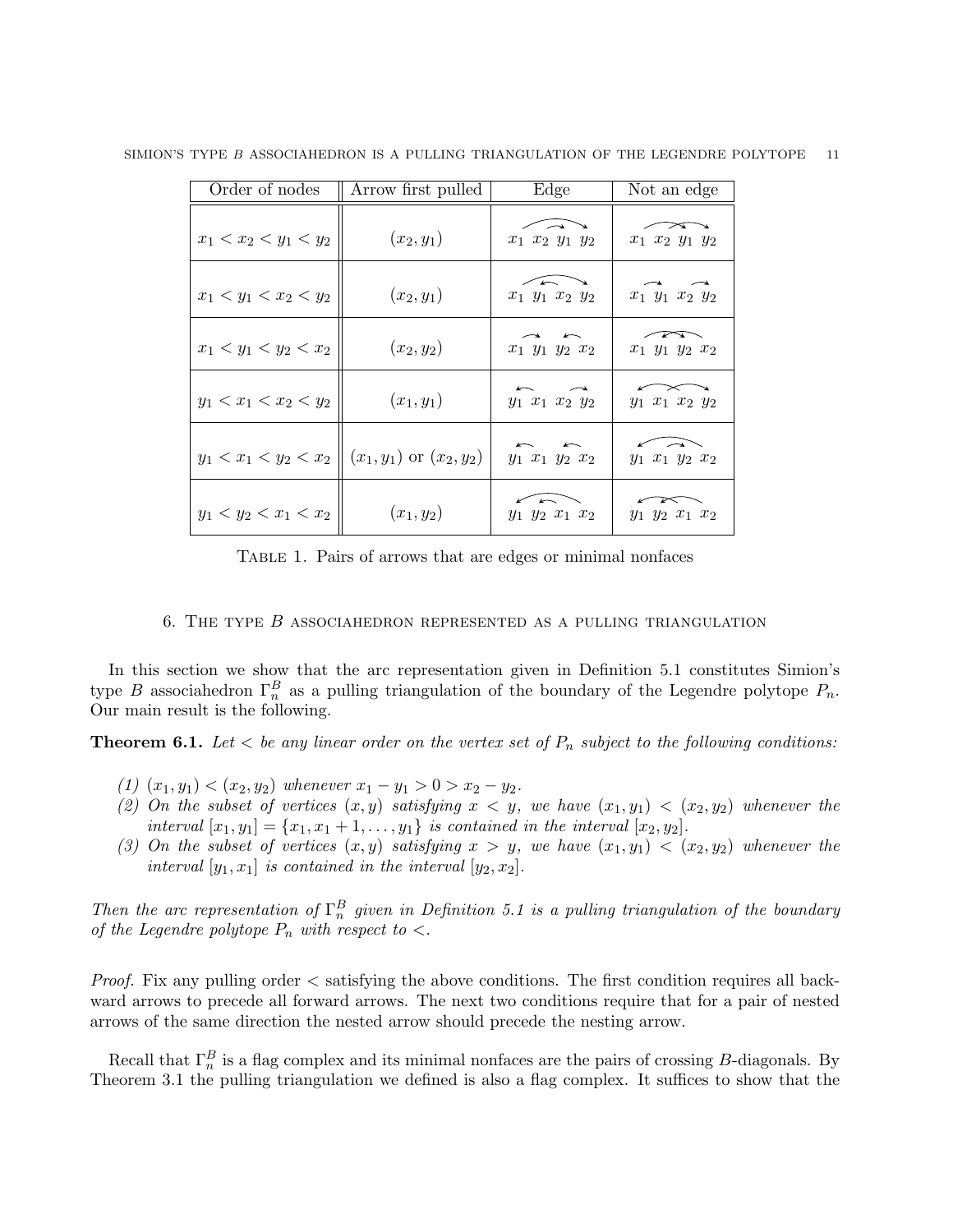minimal nonfaces are in bijection. Equivalently, for any pair of arrows  $\{(x_1, y_1), (x_2, y_2)\}\$  that form an edge in the pulling triangulation of  $P_n$ , these arrows correspond to a pair of noncrossing B-diagonals in  $\Gamma_n^B$ . By Proposition 5.5 this amounts to showing the following: backward arrows cannot cross, forward arrows must nest, and for a pair of arrows of opposite direction the backward arrow cannot cross or nest the forward arrow.

Given a four-element subset  $\{x_1, x_2, y_1, y_2\}$  of  $\{1, 2, \ldots, n+1\}$ , where  $x_1 < x_2$  and  $y_1 < y_2$ , consider the four arrows in the set  $\{x_1, x_2\} \times \{y_1, y_2\}$ . As seen in Lemma 3.2, these four arrows form the vertex set of a square face of the Legendre polytope  $P_n$ , and only the diagonal which contains the first vertex to be pulled is an edge of the pulling triangulation. Table 1 lists all six possible orderings of this four element set.

In each of the six cases we note which vertex is pulled first, which diagonal of the square becomes an edge in the triangulation and which diagonal does not become an edge. Note that in the fifth row of Table 1 we have two possibilities for selecting the vertex to be pulled first. However, these two vertices belong to the same diagonal. In every case we obtain that none of the pairs of arrows with distinct heads and tails that is an edge corresponds to a pair of crossing  $B$ -diagonals.

As a corollary we obtain Simion's polytopal result.

**Corollary 6.2** (Simion). The Simion type B associahedron  $\Gamma_n^B$  is the boundary complex of a simplicial polytope.

Since the associahedron of type A is the link of a B-diagonal of the form  $\{i,\overline{i}\}$ , we obtain the following classical result; see the work of Haiman, Lee [15] and Stasheff. For a brief history, see the introduction of [5].

Corollary 6.3. The associahedron is the boundary complex of a simplicial polytope.

We end this section by describing the structure of all facets of the Simion's type B associahedron in terms of arrows.

**Theorem 6.4.** A set of arrows  $S = \{(x_1, y_1), \ldots, (x_n, y_n)\}\$  represents a facet of Simion's type B associahedron  $\Gamma_n^B$  if and only if the following conditions are satisfied:

- (1) There is exactly one k satisfying  $1 \leq k \leq n+1$  such that  $(k-1,k)$  (or  $(n+1,1)$  if  $k=1$ ) belongs the set S. We call this k the type of the facet.
- (2) Backward arrows do not nest any forward arrow, in particular, they cannot nest  $(k 1, k)$  if  $k > 1$ .
- (3) If  $k = 1$  then there is no forward arrow in the set S.
- (4) Forward arrows must nest. In particular, if  $k > 1$  then for each each forward arrow  $(x, y) \in S$ must satisfy  $x \leq k - 1$  and  $y \geq k$ . (Forward arrows must nest  $(k - 1, k)$ .)
- $(5)$  No head of an arrow in the set S is also the tail of another arrow in S.
- (6) No two arrows cross.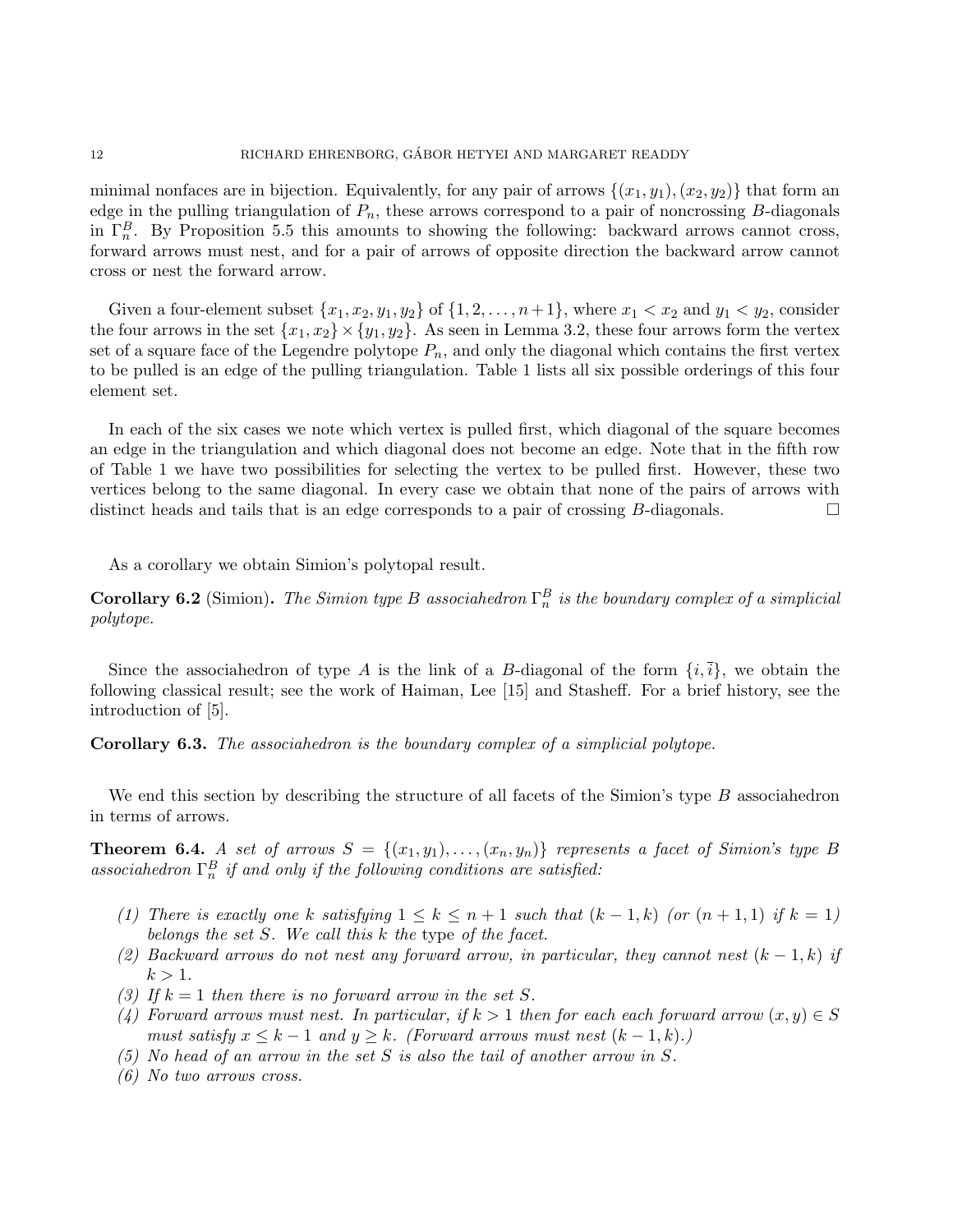*Proof.* Condition  $(1)$  is equivalent to Lemma 2.1. Except for Condition  $(3)$ , the remaining conditions are stated for all faces in Proposition 5.5. To prove Condition (3), observe that  $k = 1$  implies that the backward arrow  $(n + 1, 1)$  belongs to S. This arrow would nest any forward arrow, contradicting Condition (3) in Proposition 5.5.

### 7. Triangulating Cho's decomposition

The type A root polytope  $P_n^+$  is the convex hull of the origin and the set of points  $\{e_i - e_j : 1 \leq j \leq n\}$  $i < j \leq n+1$ . Cho [7] gave a decomposition of the Legendre polytope  $P_n$  into  $n+1$  copies of  $P_n^+$  as follows. The symmetric group  $\mathfrak{S}_{n+1}$  acts on the Euclidean space  $\mathbb{R}^{n+1}$  by permuting the coordinates, that is, the permutation  $\sigma \in \mathfrak{S}_{n+1}$  sends the basis vector  $e_i$  into  $e_{\sigma(i)}$ . Hence the permutation  $\sigma$ acts on the Legendre polytope  $P_n$  by sending each  $e_i - e_j$  into  $e_{\sigma(i)} - e_{\sigma(j)}$ . Cho's main result [7, Theorem 16] is the following decomposition.

**Theorem 7.1** (Cho). The Legendre polytope  $P_n$  has the decomposition

$$
P_n = \bigcup_{k=0}^n \zeta^k(P_n^+)
$$

where  $\zeta$  is the cycle  $(1, 2, \ldots, n+1)$ . Furthermore, for  $0 \le k < r \le n$  the polytopes  $\zeta^k(P_n^+)$  and  $\zeta^r(P_n^+)$ have disjoint interiors.

In this section we show that each copy  $\zeta^k(P_n^+)$  of  $P_n^+$  is the union of simplices of the triangulation given in Definition 5.1, representing the boundary complex  $\Gamma_n^B$  of Simion's type B associahedron.

**Theorem 7.2.** Every facet F of the arc representation of  $\Gamma_n^B$  given in Definition 5.1 is contained in  $\zeta^{k-1}(P_n^+)$  where k is the unique arrow of the form  $(k-1,k)$  in F or  $(n+1,1)$  if  $k=1$ . Equivalently, the  $\mathit{facet}\ F\ is\ contained\ in\ \zeta^k(P_n^+)\ exactly\ when\ it\ represents\ a\ facet\ of\ \Gamma^B_n\ that\ contains\ the\ diagonal\ \{k,\overline{k}\}.$ 

*Proof.* The polytope  $P_n^+$  is the convex hull the origin and of all vertices that are represented by backward arrows. The facets of type 1 (as defined in Theorem 6.4) form a pulling triangulation of the part of the boundary of  $P_n^+$  that does not contain the origin. In fact, the restriction of the pulling order to the backward arrows may be taken in the revlex order, as defined in [13, Definition 4.5], giving rise to the *standard triangulation* described in [10]. A facet in our triangulation of  $P_n$  belongs to the standard triangulation of the boundary of the part of  $P_n^+$  not containing the origin exactly when it has type 1.

Observe next that the effect of  $\zeta$  on the arrows (considered as vertices of  $P_n$ ) is adding 1 modulo  $n + 1$  to the head and to the tail of each arrow. Taking into account Definition 5.1 and Remark 5.3, it is not difficult to see that the induced effect on the arc representation is adding 1 modulo  $n + 1$ , that is, a rotation. It is worth noting that to rotate each vertex of a regular  $(2n + 2)$ -gon into itself requires increasing each index by one  $2n + 2$  times. However, a centrally symmetric pair of arcs  $\{[u, v-1], [u+n+1, v+n]\}\$ is taken into itself already by  $n+1$  such elementary rotations. In the arc representation the facets containing only backward arrows corresponding to facets containing the pair of arcs  $\{[1, n+1], [n+2, 2n+2]\}$ . The induced action of  $\zeta^{k-1}$  takes this pair into  $\{[k, n+k], [n+k]\}$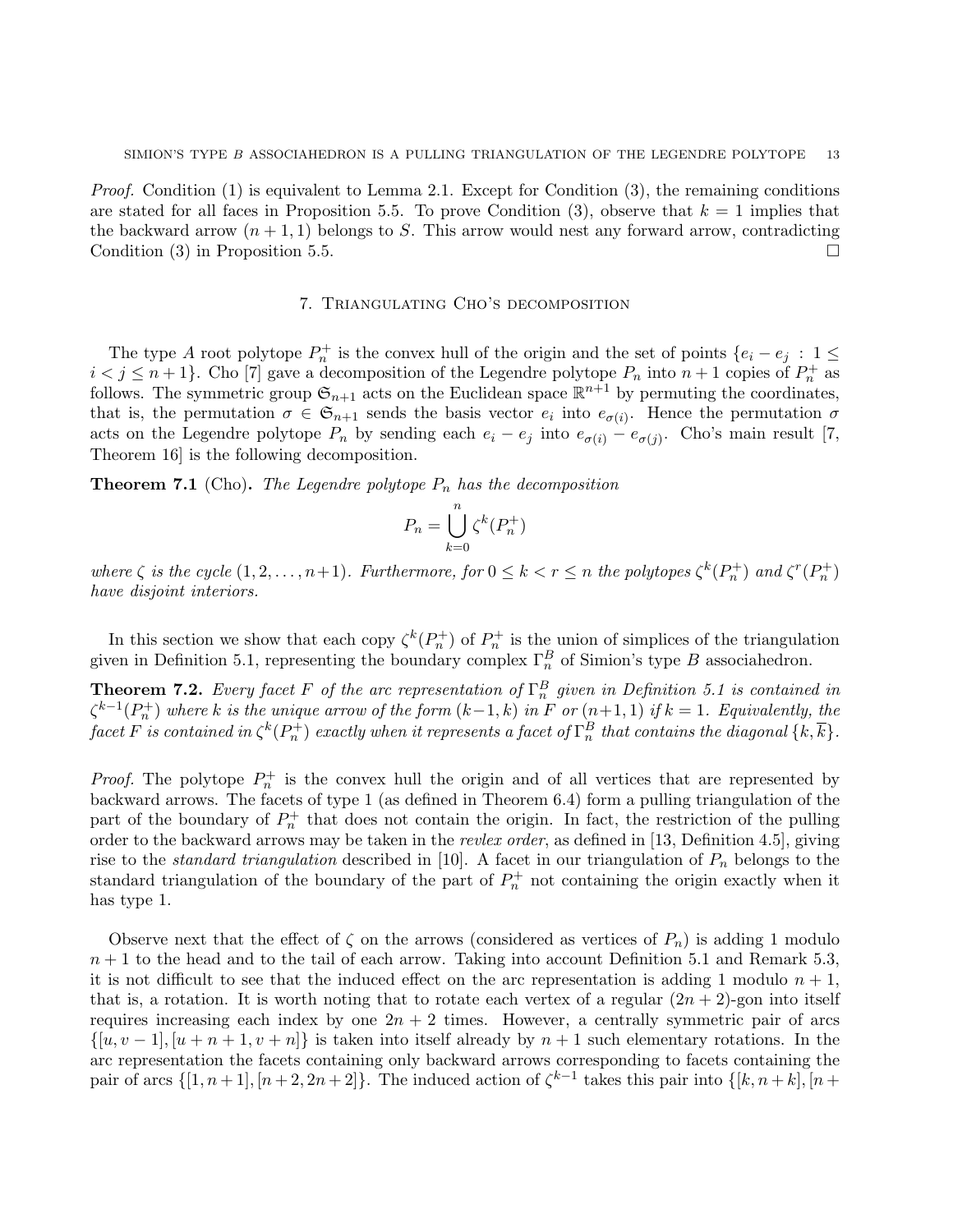$k+1, 2n+1+k$ . The conditions stated in Theorem 4.3 are rotation-invariant, so the induced action of  $\zeta^{k-1}$  takes the family of all facets containing  $\{[1, n+1], [n+2, 2n+2]\}$  into the family of all facets containing  $\{[k, n+k], [n+k+1, 2n+1+k]\}.$ 

# 8. A BIJECTION BETWEEN THE FACES OF  $\Gamma_n^B$  and Delannoy paths

In Simion's original paper, the nontrivial computation of the  $f$ -vector of the type  $B$  associahedron  $\Gamma_n^B$  used the recursive structure of the B-diagonals. Simion asked if there is a direct way to obtain this f-vector. Due to the unimodularity of the Legendre polytope  $P_n$ , all pulling triangulations of the boundary give the same  $f$ -vector. A direct enumeration in the case of the lexicographic pulling order, also known as the anti-standard triangulation, is straightforward and well-known; see [1, 13].

In this section we establish a bijection between the faces of  $\Gamma_n^B$  and balanced Delannoy paths of length 2n in such a way that  $(k-1)$ -dimensional faces correspond to Delannoy paths with k up steps, thus answering Simion's question.

**Definition 8.1.** A balanced Delannoy path of length 2n is a lattice path starting at  $(0, 0)$ , ending at  $(2n, 0)$  and using only steps of the following three types: up steps  $(1, 1)$ , down steps  $(1, -1)$  and horizontal steps  $(2,0)$ . A Schröder path is a balanced Delannoy path that never goes below the horizontal axis.

More generally, a Delannoy path is a path taking the steps  $(1, 1), (1, -1)$  and  $(2, 0)$  with no ending condition. In this paper we will only work with balanced Delannoy paths.

Denote the up, down and horizontal steps by  $U, D$  and  $H$ , respectively. We say that the *length* of the letters U and D is 1, whereas the length of the letter H is 2. A Delannoy path is uniquely encoded by a word in these three letters. We call the associated word a Delannoy word. A balanced Delannoy path of length  $2n$  corresponds to a word in which the number k of the occurrences of U is the same as the number of occurrences of D, and the number of occurrences of H is  $n - k$ . We call such a word *balanced*. Hence the number of Delannoy paths of length n with  $k$  up steps is given by the multinomial coefficient  $\binom{n+k}{k}\n\begin{bmatrix}n+k\\n\end{bmatrix}$  $\binom{n+k}{k,k,n-k} = \binom{n+k}{k}$  $\binom{k}{k}\binom{n}{k}$  which is the same as the number of  $(k-1)$ -dimensional faces in any pulling triangulation of the boundary of  $P_n$ ; see Lemma 2.7.

We represent the faces of  $\Gamma_n^B$  as a digraph on the set of nodes  $\{1, 2, ..., n+1\}$ . A contrapositive formulation of Proposition 5.5 is the following.

**Proposition 8.2.** A digraph represents a face of Simion's type B associahedron  $\Gamma_n^B$  exactly when the following conditions are satisfied:

- (1) There are no crossings between arrows.
- (2) Forward arrows nest.
- (3) A backward arrow cannot nest a forward arrow.
- (4) No head of an arrow is the tail of another arrow.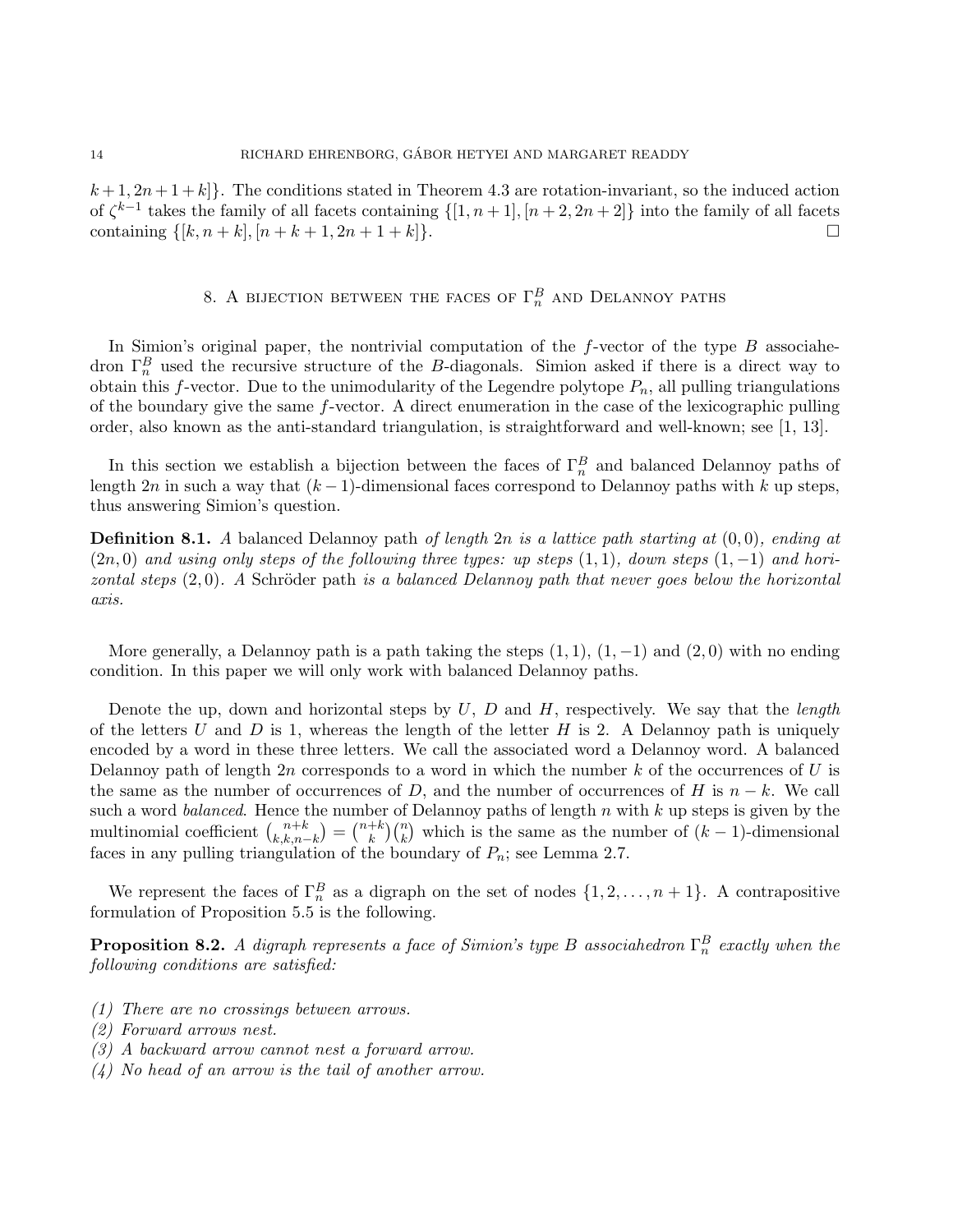

FIGURE 2. A valid digraph on 11 nodes.

See also Table 1 occurring in the proof of Theorem 6.1. Call such a set of arrows a valid digraph. An example of a valid digraph is shown in Figure 2.

For W a subset of V let  $A_W$  denote the induced subgraph on W. Let  $\alpha \cdot \beta$  denote the concatenation of the two words  $\alpha$  and  $\beta$ .

Let A be a valid digraph of backward arrows on a non-empty finite set of nodes  $V \subseteq \mathbb{P}$  and let v be the minimal element of V. We define the Schröder word  $SP(A)$  by the following recursive definition.

- (i) If the set V only consists of one node, that is,  $V = \{v\}$ , let  $SP(A)$  be the empty word  $\epsilon$ .
- (ii) If the minimal node v is an isolated node of A, let  $SP(A)$  be the concatenation  $H \cdot SP(A_{V \{v\}})$ .
- (iii) Lastly, when the node v is not isolated then since v is the least element, there is necessarily a backward arrow  $(x, v)$  going into v. Let w the smallest node with an arrow to v, that is,  $w = \min({x \in V : (x, v) \in A})$ . Define  $SP(A)$  by

$$
SP(A) = U \cdot SP(A_{V \cap (v,w)}) \cdot D \cdot SP(A_{V - (v,w)}).
$$

**Lemma 8.3.** Let A be a valid digraph on a set of nodes of size  $n + 1$  consisting of exactly k backward arrows. The Schröder word  $SP(A)$  then has length  $2 \cdot n$  and has exactly k copies of the letters U and k copies of the letters D.

*Proof.* Both statements follow by induction on n. The first statement follows from the fact that the two sets of nodes  $V \cap (v, w]$  and  $V - (v, w]$  are complements of each other. The second statement follows by observing the noncrossing property ensures each arrow in A is either the arrow  $(w, v)$ , and arrow in  $A_{V \cap (v,w]}$ , or an arrow in  $A_{V-(v,w]}$ .

Proposition 8.4. The map SP is a bijection between the set of all valid digraphs consisting only of backward arrows on the set of  $n + 1$  nodes and all Schröder words of length  $2n$ .

*Proof.* Given a Schröder word  $\alpha$  of length 2n and a node set  $V = \{v_1 < v_2 < \cdots < v_{n+1}\}\)$ , the inverse map is computed recursively as follows. If  $\alpha$  is the empty word  $\epsilon$  then the inverse image is the isolated node  $v_1$ . If the word  $\alpha$  begins with H, that is,  $\alpha = H \cdot \beta$  where  $\beta$  has length  $2n - 2$ , compute the inverse image of  $\beta$  on the nodes  $\{v_2, v_3, \ldots, v_{n+1}\}$  and add the node  $v_1$  as an isolated node. Otherwise factor  $\alpha$  uniquely as  $U \cdot \beta \cdot D \cdot \gamma$ , where  $\beta$  and  $\gamma$  are Schröder words of lengths 2p and  $2n - 2p - 2$ , respectively. Compute the inverse image of  $\beta$  on the nodes  $\{v_2, v_3, \ldots, v_{p+2}\}$ . Similarly, compute the inverse image of  $\gamma$  on the nodes  $\{v_1, v_{p+3}, v_{p+4}, \ldots, v_{n+1}\}$ . Take the union of these two digraphs and add the backward arrow  $(v_{p+2}, v_1)$ .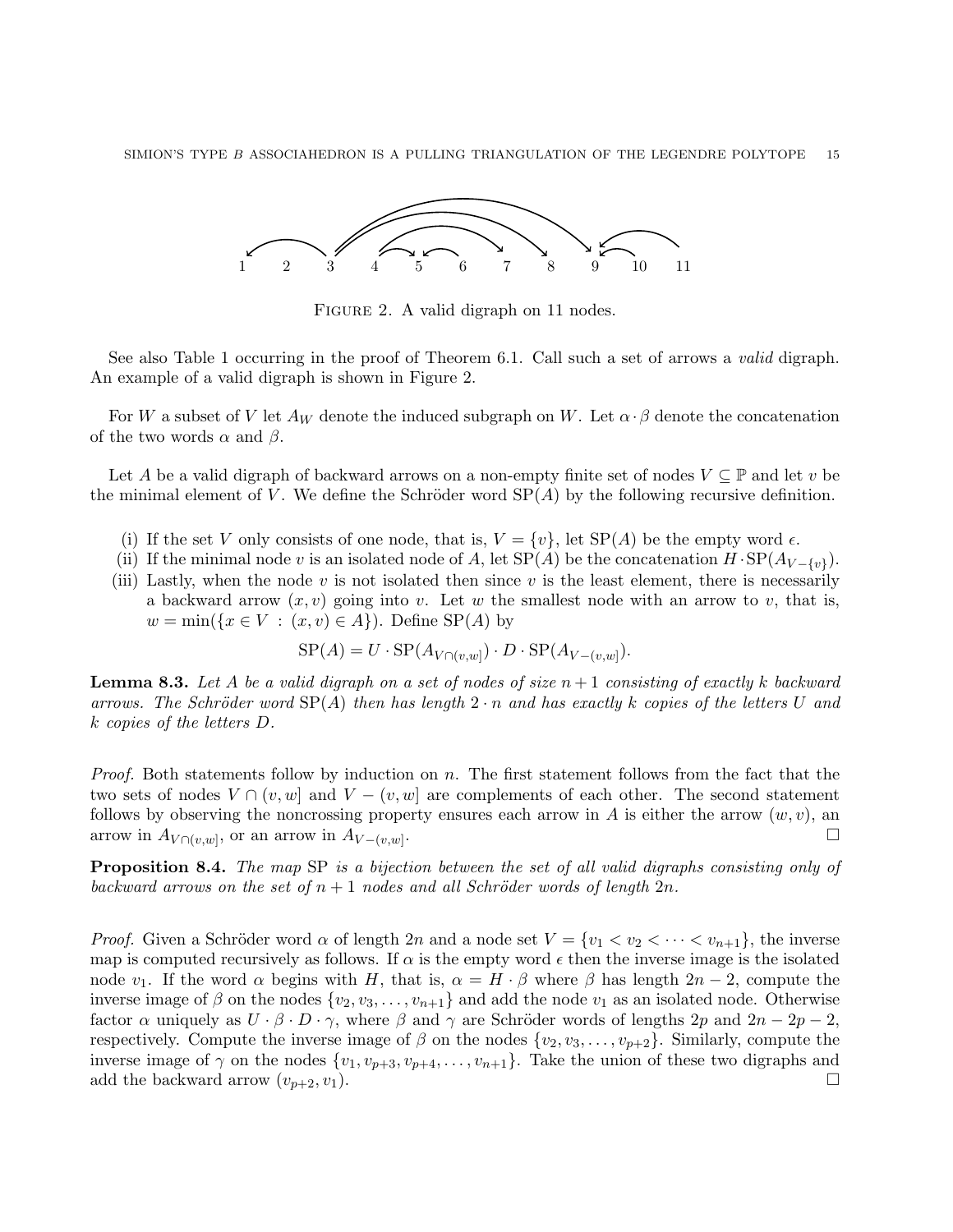We now extend the bijection SP to all valid digraphs. In order to do this we introduce a *twisting* operation tw on each digraph A that has a forward arrow from the least element  $v \in V$  to the largest element  $w \in V$ . The twisted digraph tw(A) is a digraph on the node set  $V - \{v\}$  with arrow set

$$
tw(A) = A_{V - \{v\}} \cup \{(w, z) : (v, z) \in A\}.
$$

In other words, we remove the least node v and replace each forward arrow  $(v, z)$  starting at v with a backward arrow  $(w, z)$ . Note that there is no backward arrow  $(z, v)$  in A as v is the tail of the forward arrow  $(v, w)$ .

**Lemma 8.5.** Let V be a node set of smallest node v and largest node w. The twisting map is a bijection from the set of valid digraphs on the set V containing the forward arrow  $(v, w)$  to the set of valid digraphs on the set  $V - \{v\}$ .

*Proof.* We claim that the twisted digraph  $tw(A)$  is a valid digraph. Begin to note that the restriction  $A_{V-\{v\}}$  is a valid digraph. If there are no forward arrows in A of the form  $(v, z)$  where  $z < w$ , the equality tw(A) =  $A_{V-\{v\}}$  holds and the claim is true. Hence assume that there are forward arrows of the form  $(v, z)$ . We need to show that adding the backward arrow  $(w, z)$  the digraph is still valid. We verify conditions (1) through (4) of Proposition 8.2 in order. If the arrow  $(w, z)$  crosses an arrow  $(x, y)$  then the arrow  $(v, z)$  already crossed this arrow in A, verifying condition (1). Since we did not introduce any new forward arrows, condition (2) holds vacuously. Assume that the backward arrow  $(w, z)$  nests a forward arrow  $(x, y)$ . Then the two forward arrows  $(v, z)$  and  $(x, y)$  did not nest in  $A$ , verifying  $(3)$ . The last condition  $(4)$  holds directly, proving the claim.

The twisting map is one-to-one. Its inverse is given by

$$
tw^{-1}(B) = \{(v, w)\} \cup B_{V \cap (v, w)} \cup \{(v, z) : (w, z) \in B\}.
$$

Note that in case the node  $w$  was a 'tail node' the inverse map switches it back to being a 'head node'. □

We now extend the bijection SP to a map DP which applies to all valid digraphs.

- (i) If the valid digraph A has no forward arrows, let  $DP(A) = SP(A)$ .
- (ii) If the valid digraph A has a forward arrow, let  $(x, y)$  be the forward arrow which nests the other forward arrows. Let  $v$  and  $w$  be the minimal, respectively, the maximal node of the node set V, that is,  $v = \min(V)$  and  $w = \max(V)$ . Observe that  $v \leq x < y \leq w$ , that is, the two digraphs  $A_{V \cap [v,x]}$  and  $A_{V \cap [y,w]}$  have no forward arrows. Define DP(A) to be the concatenation

$$
DP(A) = SP(A_{V \cap [v,x]}) \cdot D \cdot DP(\text{tw}(A_{V \cap [x,y]})) \cdot U \cdot SP(A_{V \cap [y,w]}).
$$

As an extension of Lemma 8.3 we have the following lemma.

**Lemma 8.6.** Let A be a valid digraph on a set V of  $n + 1$  nodes and assume that A consists of k arrows. Then the balanced Delannoy word  $DP(A)$  has length 2n and has exactly k copies of the letters U and D, respectively.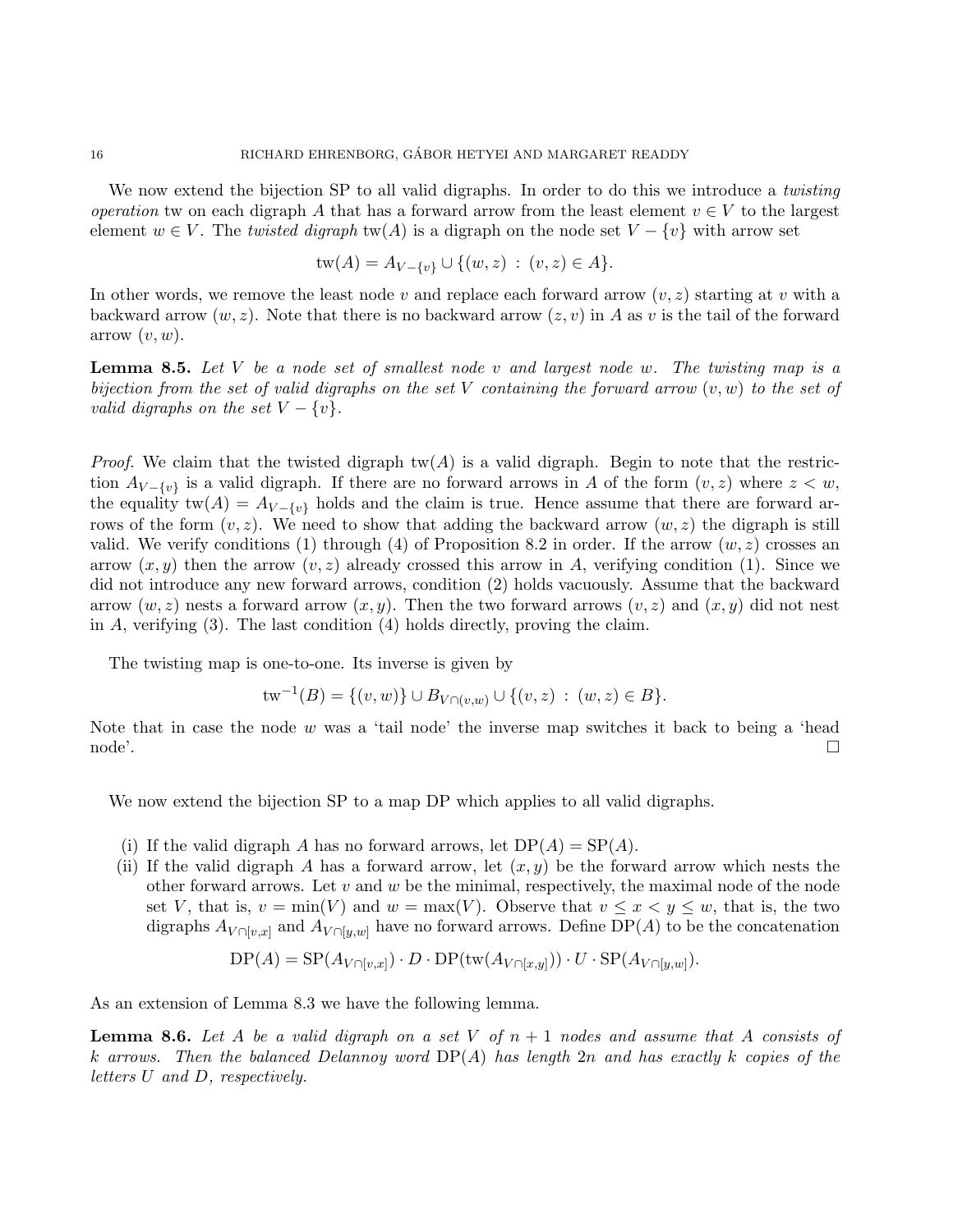

Figure 3. The modified set of arrows obtained from the set in Figure 2.

*Proof.* We only have to check the second case of the map DP. Assume that  $V \cap [v, x]$  and  $V \cap [y, w]$  have cardinalities a, respectively b. Then the middle part  $V \cap [x, y]$  has size  $n-a-b+3$ . Thus tw $(A_{V \cap [x, y]})$ has  $n - a - b + 2$  nodes. Hence the total length is  $2 \cdot (a - 1) + 2 \cdot (n - a - b + 1) + 2 \cdot (b - 1) + 2 = 2n$ . For the second statement it is again enough to check the second case. Assume that the restricted digraphs  $A_{V \cap [v,x]}$  and  $A_{V \cap [y,w]}$  have c, respectively d arrows. Since there is no arrow nesting the forward arrow  $(x, y)$ , the middle digraph has  $k - c - d$  arrows. Thus the twisted digraph has one less arrow, namely  $k - c - d - 1$ . Hence the total number of U letters is  $c + (k - c - d - 1) + d + 1 = k$ , proving the second claim.  $\Box$ 

We now extend Proposition 8.4 to all valid digraphs.

**Theorem 8.7.** The map DP is a bijection between the set of all valid digraphs on a set of  $n+1$  nodes and the set of all balanced Delannoy words of length 2n.

*Proof.* The inverse is computed as follows. Let  $\alpha$  be a balanced Delannoy word of length 2n and V be a node set  $\{v_1 < v_2 < \cdots < v_{n+1}\}\$ . If the Delannoy word  $\alpha$  is a Schröder word, apply the inverse map of Proposition 8.4. Otherwise, we can factor the Delannoy word  $\alpha$  uniquely as  $\beta \cdot D \cdot \gamma \cdot U \cdot \delta$ , where  $\gamma$ is a balanced Delannoy word, and β and δ are Schröder words. Note that the factor  $\beta \cdot D$  is uniquely determined by the fact it is the shortest initial segment in which the number of D letters exceeds the number of U letters, in other words, the encoded path ends with the first down step going below the horizontal axis. By a symmetric argument,  $U \cdot \delta$  is the shortest final segment with one more U than the number of D's. Assume that  $\beta$ ,  $\gamma$  and  $\delta$  have lengths 2p, 2q and 2n – 2p – 2q – 2, respectively. Apply the inverse map from the proof of Proposition 8.4 to the words  $\beta$  and  $\delta$  to obtain digraphs on  $\{v_1, v_2, \ldots, v_{p-1}\},$  respectively  $\{v_{p+q+2}, v_{p+q+3}, \ldots, v_{n+1}\}.$ 

By recursion, apply the inverse of DP to  $\gamma$  to obtain a valid digraph on the node set  $\{v_{p+2}, v_{p+3}, \ldots, v_{p+1}, \ldots, v_{p+1}, \ldots, v_{p+1}, \ldots, v_{p+1}, \ldots, v_{p+1}, \ldots, v_{p+1}, \ldots, v_{p+1}, \ldots, v_{p+1}, \ldots, v_{p+1}, \ldots, v_{p+1}, \ldots, v_{p+1}, \ldots, v_{p+$  $v_{p+q+2}$ . Then apply the inverse of the twisting map to the digraph thus obtained. Finally, take the union of these three digraphs.

We now give non-recursive description of the bijection DP. First we encode a valid digraph with a multiset of indexed letters. Recall that a weakly connected component of a digraph is a connected component in the graph obtained by disregarding the direction of the arrows. In our valid digraphs, the weakly connected components are trees where each node is either a source or a sink.

**Definition 8.8.** Given a valid digraph A on the node set V, define the associated multiset  $M(A)$  with elements from the set of indexed letters  $\{D_x, U_x, H_x : x \in \mathbb{P}\}\$  by the following three steps:

(1) For each  $x < \max(V)$  which is a maximum element in a weakly connected component we add the letter  $H_x$  to the multiset  $M(A)$ .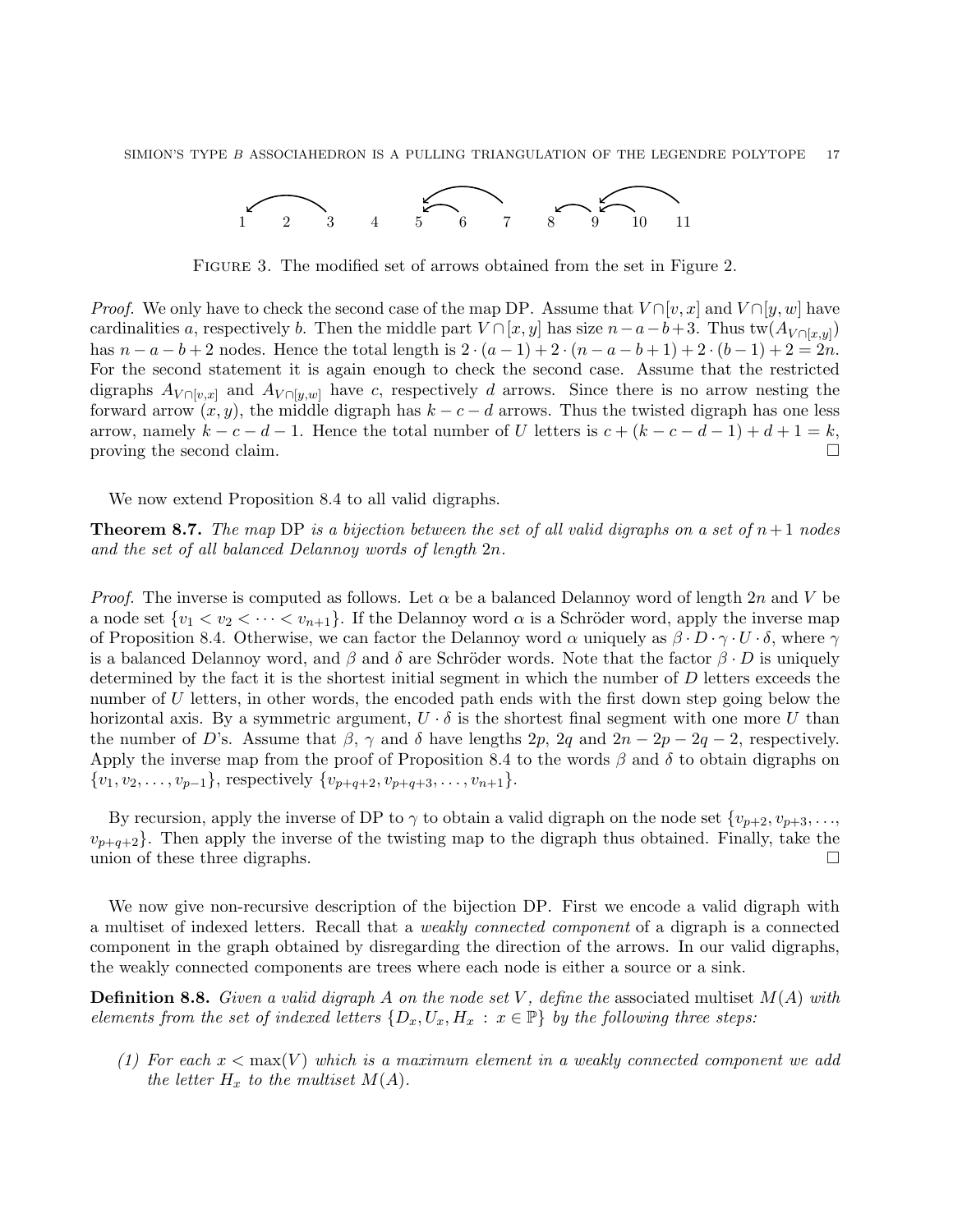

FIGURE 4. The lattice path associated to the digraph in Figure 2.

- (2) For each tail x of a forward arrow, consider the set Head(x) = {y > x :  $(x, y) \in A$ }, that is, the set of heads of forward arrows with tail x. Add a copy of the letter  $D_x$  to  $M(A)$ , also add a copy of the letter  $U_w$  for  $w = \max(\text{Head}(x))$ . Remove the forward arrow  $(x, w)$ . For each remaining  $y \in \text{Head}(x)$  that is less than w, replace the forward arrow  $(x, y)$  with the backward  $arrow(w, y)$ . The resulting set of arrows has only backward arrows.
- (3) For each head y of a backward arrow, consider the set  $\text{Tail}(y) = \{x > y : (x, y) \in A\}$ , that is, the set of tails of backward arrows with head y. Add a copy of  $U_y$  to  $M(A)$ . Also add a copy of  $D_x$  for  $x \in \text{Tail}(y)$  and add a copy of  $U_x$  for all but the maximum element of  $\text{Tail}(y)$ .

**Example 8.9.** For the valid set of arrows A shown in Figure 2, in the first step we add the letters  $H_2$ and  $H_7$  to  $M(A)$ . In the second step we add the letters  $D_3$ ,  $U_9$ ,  $D_4$ , and  $U_7$  to  $M(A)$ , and we remove the forward arrows  $(3, 9)$  and  $(4, 7)$ . We also replace  $(3, 8)$  with  $(9, 8)$  and  $(4, 5)$  with  $(7, 5)$ . We obtain the set of backward arrows shown in Figure 3. Note that this set of arrows does not need to be valid anymore: in our example, 9 is the head of  $(10, 9)$  and  $(11, 9)$  and it is also the tail of  $(9, 8)$ . Finally, in step three we add the letters  $U_1$ ,  $D_3$ ,  $U_5$ ,  $D_6$ ,  $U_6$ ,  $D_7$ ,  $U_8$ ,  $D_9$ ,  $U_9$ ,  $D_{10}$ ,  $U_{10}$ , and  $D_{11}$  to  $M(A)$ . We end up with the multiset

$$
M(A) = \{U_1, H_2, D_3, D_3, D_4, U_5, D_6, U_6, D_7, U_7, H_7, U_8, D_9, U_9, U_9, D_{10}, U_{10}, D_{11}\}.
$$

Define a linear order on the indexed letters by the inequalities  $D_x < U_x < H_x < D_{x+1}$  for all positive integers x. We obtain the lattice path as follows.

**Proposition 8.10.** The balanced Delannoy word  $DP(A)$  is obtained from the multiset  $M(A)$  by reading the indexed letters in order and then omitting the subscripts.

For the set of arrows shown in Figure 2, we obtain the word UHDDDUDUDUHUDUUDUD. The lattice path encoded by this word is shown in Figure 4.

A quick outline of a proof of Proposition 8.10 is as follows. First prove the statement when there are no forward arrows. In this case, each nonmaximal element y of Tail $(x)$  contributes two consecutive letters  $D_{\nu}U_{\nu}$ . Next, observe that a digraph and and its twisted digraph have the same weakly connected components. Furthermore, the arrows that moved under the twisted operation still have the same set of heads. Hence, after recording the horizontal steps in step (1) we may perform all twisting operations simultaneously in step (2). We leave the remaining details to the reader.

## 9. Concluding Remarks

In recent paper, Cellini and Marietti [6] used abelian ideals to produce a triangulation for various root polytopes. In the case of type  $A$ , their construction yields once again a lexicographic triangulation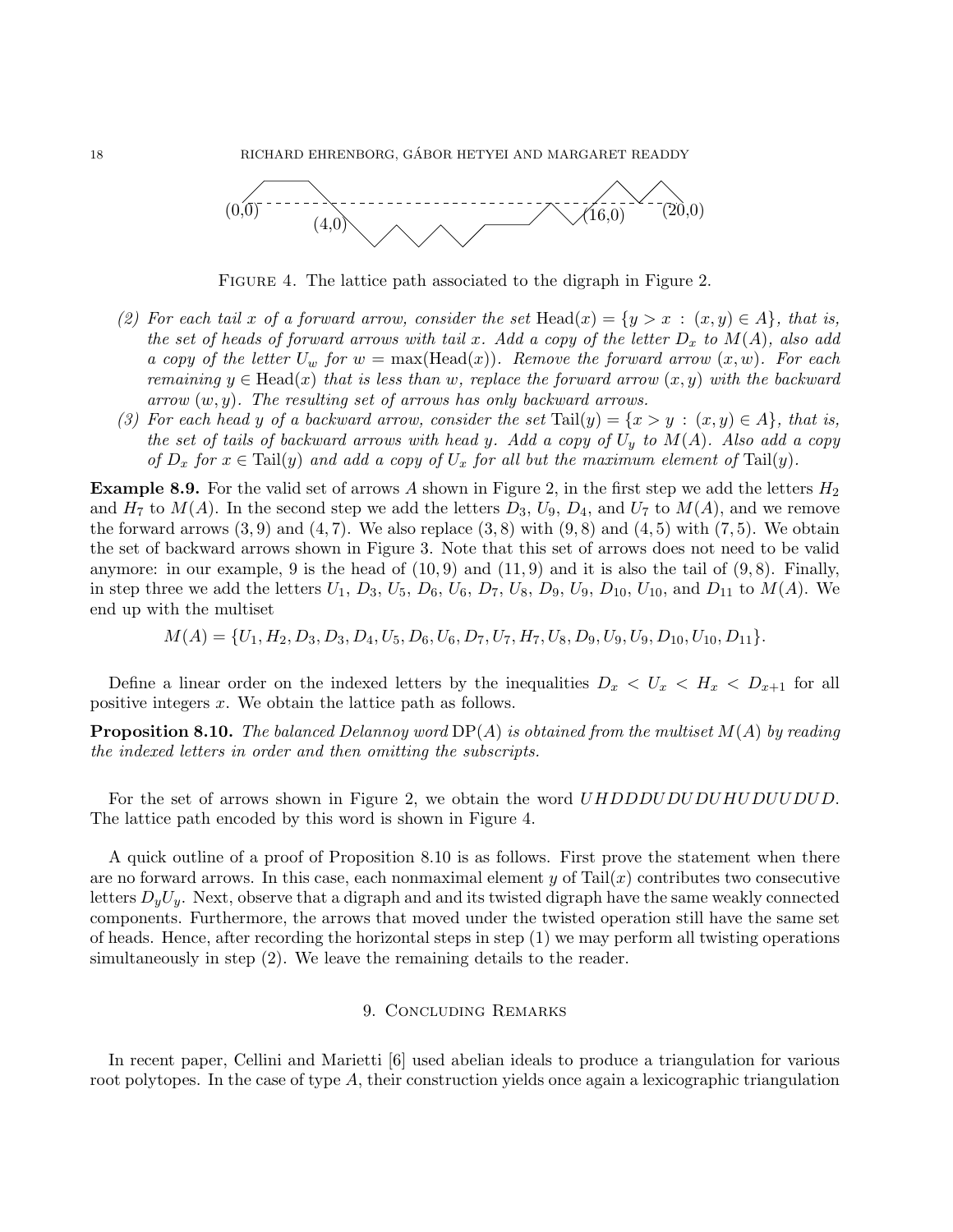of each face. Restricting to the positive roots yields Gelfand, Graev and Postnikov's anti-standard tree bases for the type A positive root polytope. Is there an ideal corresponding to the reverse lexicographic triangulation?

The h-vector of Simion's type  $B$  associahedron may be computed from the f-vector using elementary operations on binomial coefficients; see [20, Corollary 1].

## **Lemma 9.1** (Simion). The h-vector  $(h_0, h_1, \ldots, h_n)$  of Simion's type B associahedron  $\Gamma_n^B$  satisfies  $h_i = \binom{n}{i}$ i  $\bigg\}^2 \quad \text{for } 0 \leq i \leq n.$

One would like to find a bijective proof of this result. One plausible way of attack would be to find an explicit shelling of  $\Gamma_n^B$ .

Finally, are there other interesting simplicial polytopes that can be better understood as pulling triangulations of less complicated polytopes?

## **ACKNOWLEDGMENTS**

The first author was partially funded by the National Security Agency grant H98230-13-1-028. This work was partially supported by two grants from the Simons Foundation  $#245153$  to Gábor Hetyei and #206001 to Margaret Readdy). The authors thank the Princeton University Mathematics Department where this research was initiated.

### **REFERENCES**

- [1] F. ARDILA, M. BECK, S. HOSTEN, J. PFEIFLE, K. SEASHORE, Root polytopes and growth series of root lattices, SIAM J. Discrete Math. 25 (2011), 360–378.
- [2] C. ATHANASIADIS,  $h^*$ -vectors, Eulerian polynomials and stable polytopes of graphs, Electron. J. Combin. 11 (2) (2004), R6, 13 pp.
- [3] R. BOTT AND C. TAUBES, On the self-linking of knots. Topology and physics, J. Math. Phys. 35 (1994), 5247–5287.
- [4] H. Burgiel and V. Reiner, Two signed associahedra, New York J. Math. 4 (1998), 83–95 (electronic).
- [5] C. Ceballos, F. Santos and G. M. Ziegler, Many non-equivalent realizations of the associahedron, Combina $torica$  35 (2015), 513-551.
- [6] P. CELLINI AND M. MARIETTI, Root polytopes and Abelian ideals, *J. Algebr. Comb.* **2014** (39), 607–645.
- [7] S. Cho, Polytopes of roots of type  $A_n$ , Bull. Austral. Math. Soc. 59 (1999), 391–402.
- [8] E. Clark and R. Ehrenborg, Excedances of affine permutations, Adv. in Appl. Math. 46 (2011), 175–191.
- [9] R. Cori AND G. HETYEI, Counting genus one partitions and permutations, Sém. Lothar. Combin. 70 (2013), Art. B70e, 29 pp.
- [10] I. M. Gelfand, M. I. Graev, A. Postnikov, Combinatorics of hypergeometric functions associated with positive roots, in Arnold-Gelfand Mathematical Seminars: Geometry and Singularity Theory, Birkhäuser, Boston, 1996, 205–221.
- [11] I. Heller, On linear systems with integral valued solutions, Pacific J. Math. 7 (1957), 1351–1364.
- [12] I. Heller and A. J. Hoffman, On unimodular matrices, Pacific J. Math. 4 (1962), 1321–1327.
- [13] G. HETYEI, Delannoy orthants of Legendre polytopes, *Discrete Comput. Geom.* 42 (2009), 705–721.
- [14] J. F. P. Hudson, "Piecewise Linear Topology," W. A. Benjamin, Inc., New York and Amsterdam, 1969.